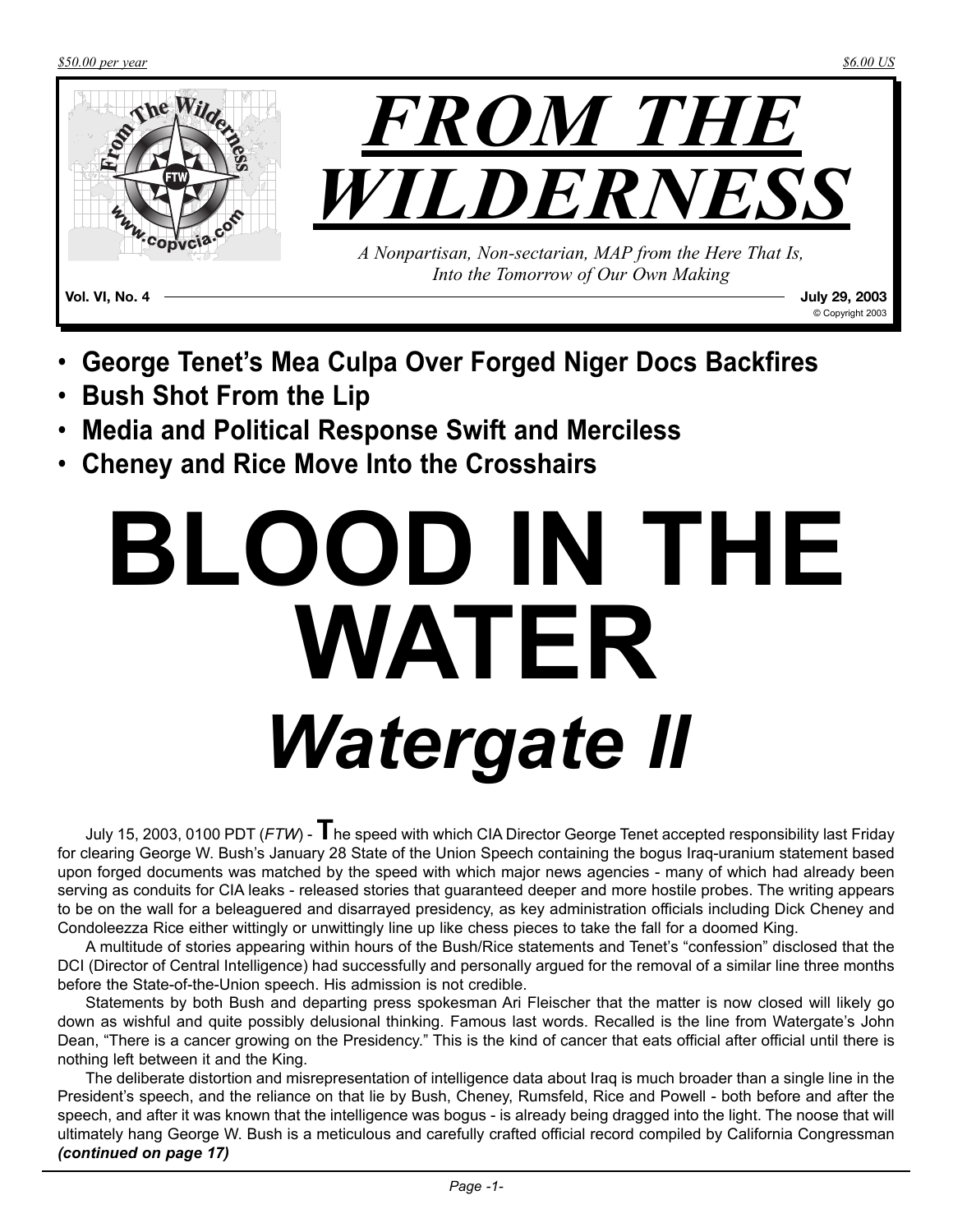### **More** *FTW* **Ads Run, Mike Ruppert Hospitalized**

JULY 18, 2003 - The first volley of our "Pay No Attention to That Man Behind the Curtain" ads has run today in the *Miami Herald*. This is Jeb Bush's backyard! The ad can be found on page 21A.

JULY 21, 2003 - The second city in *FTW*'s "Pay No Attention to That Man Behind the Curtain" 12-city ad campaign ran in the *Arizona Republic* today.

-----------------------------------------------

The ad is the entire back page of the Arizona Life section, page 8. According to the phone calls received by the newspaper, the ad has caused a tremendous stir. The fierce reaction has been no surprise to the *FTW* team, given that Arizona has long been a hotbed of conservatism, and the Republican Party stronghold of John McCain and the late Barry Goldwater. The ad will run in other major newspapers in the coming weeks.

*FTW* will continue monitoring these and other developments as they unfold.

-----------------------------------------------

JULY 30, 2003 - Today, the third of our ads ran in Oregon. The ad can be seen on Page 2 of the main section of the *Willamette Week* newspaper.

-----------------------------------------------

JULY 21, 2003 - On July 18, 2003, *From The Wilderness* publisher/editor Michael C. Ruppert received emergency treatment for a ruptured appendix and peritonitis. He is currently recovering from surgery, after being stricken and hospitalized on July 16.

Mike is now at home and recovering nicely. Thank you for the tons of email and letters.



### *From The Wilderness*

Michael C. Ruppert Publisher/Editor

Contributing Editor--------------- Peter Dale Scott, Ph.D. Contributing Editor – Energy ---------- Dale Allen Pfeiffer Office of Public Affairs---------------------- Michael Leon

*From The Wilderness* is published eleven times annually. Subscriptions are \$50 (US) for 12 issues.

#### *From The Wilderness*

P.O. Box 6061- 350, Sherman Oaks, CA 91413 www.copvcia.com editorial: editor@copvcia.com subscriptions and customer service: service@copvcia.com

(818) 788-8791 \* (818) 981-2847 fax

#### **TABLE of CONTENTS**

| More FTW Ads Run / Mike Ruppert Hospitalized  2     |  |
|-----------------------------------------------------|--|
|                                                     |  |
| When Markets Fail - America Leaps Off the Gas Cliff |  |

© Copyright 2003, Michael C. Ruppert and *From The Wilderness Publications*, www.copvcia.com. All Rights Reserved.

#### **REPRINT POLICY**

Any story, originally published in *From The Wilderness*, more than thirty days old may be reprinted in its entirety, non-commercially, if, and only if, the author's name remains attached and the following statement appears:

"Reprinted with permission, Michael C. Ruppert and From The Wilderness Publications, www.copvcia.com, P.O. Box 6061-350, Sherman Oaks, CA, 91413. 818-788-8791. *FTW* is published monthly, annual subscriptions are \$50 per year."

THIS WAIVER DOES NOT APPLY TO PUBLICATION OF NEW BOOKS.

For reprint permission for "for profit" publication, please contact Michael Leon. For Terms and Conditions on subscriptions and the *From The Wilderness* website, please see our website at: www.fromthewilderness.com or send a self-addressed stamped envelope with the request to the above address.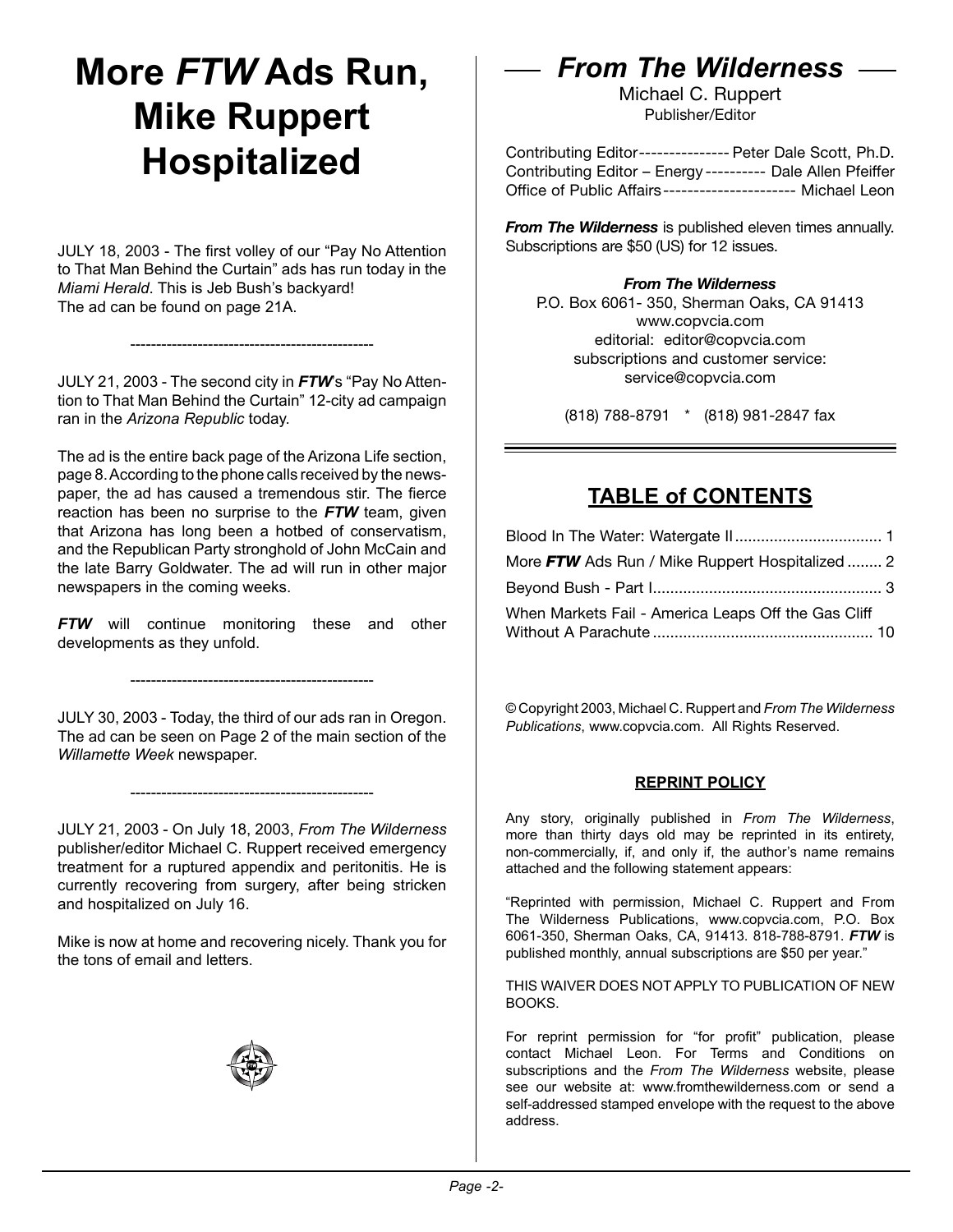## **BEYOND BUSH - Part I**

by Michael C. Ruppert

*There is no longer any serious doubt that Bush administration officials deceived us into war. The key question now*  is why so many influential people are in denial, unwilling to admit the obvious...But even people who aren't partisan *Republicans shy away from confronting the administration's dishonest case for war, because they don't want to face the implications...*

*After all, suppose a politician - or a journalist - admits to himself that Mr. Bush bamboozled the nation into war. Well, launching a war on false pretenses is, to say the least a breach of trust. So if you admit to yourself that such a thing happened, you have a moral obligation to demand accountability - and to do so in the face not only of a powerful, ruthless political machine but in the face of a country not yet ready to believe that its leaders have exploited 9/11 for political gain. It's a scary prospect.*

*Yet, if we can't find people willing to take the risk - to face the truth and act on it - what will happen to our democracy?*

Paul Krugman, The *New York Times*, June 24, 2003

July 1, 2003 1600 PDT (*FTW*) -- Let's just suppose for a moment that George W. Bush was removed from the White House. Cheney, Powell, Rumsfeld, Ashcroft, Wolfowitz and Rove too. What would that leave us with? It would leave us stuck in hugely expensive, Vietnam-like guerrilla wars in Iraq and Afghanistan. It would leave us with the Patriot Act, Homeland Security and Total Information Awareness snooping into every detail of our lives. It would leave us with a government in violation of the  $1<sup>st</sup>$ , 4<sup>th</sup>, 5<sup>th</sup>, 6<sup>th</sup> and 8<sup>th</sup> Amendments to the Constitution. It would leave us with a massive cover-up of US complicity in the attacks of 9/11 that, if fully admitted, would show not intelligence "failures" but intelligence *crimes*, approved and ordered by the most powerful people in the country. It would leave us with a government that now has the power to compel mass vaccinations on pain of imprisonment or fine, and with no legal ability to sue the vaccine makers who killed our friends or our children. It would leave us with two and half million unemployed; the largest budget deficits in history; more than \$3.3 trillion missing from the Department of Defense; and state and local governments broke to the point of having to cut back essential services like sewers, police, and fire. It would leave us with a federal government that had hit the debt ceiling and was unable to borrow any more money. And we would still be facing a looming natural gas crisis of unimagined proportions, and living on a planet that is slowly realizing that it is running out of oil with no "Plan B". Our airports however, would be very safe, and shares of Halliburton, Lockheed and DynCorp would be paying excellent dividends.

This is not good management.

Leaving all of these issues unaddressed is not good management either.

And this is why, as I will demonstrate in this article, the decision has already been made by corporate and financial powers to remove George W. Bush, whether he wants to leave or not, and whether he steals the next election or not. Before you start cheering, ask yourself three questions: "If there is someone or something that can decide that Bush will not return, nor remain for long, what is it? And if that thing is powerful enough to remove Bush, was it not also powerful enough to have put him there in the first place? And if that is the case, then isn't that what's really responsible for the state of things? George W. Bush is just a hired CEO who is about to be removed by the "Board of Directors". Who are they? Are they going to choose his replacement? Are you going to help them?

What can change this Board of Directors and the way the "Corporation" protects its interests? These are the only issues that matter.

So now the honest question about the 2004 Presidential campaign is, "What do you really want out of it?" Do you want the illusion that everything is a little better while it really gets worse? Or are you ready yet to roll up your sleeves and make some very unpleasant but necessary fixes?

The greatest test of the 2004 presidential election campaign is not with the candidates. It is with the people. There are strong signs that presidential election issues on the Democratic side are already being manipulated by corporate and financial interests. And some naïve and well-intentioned (and some not-so-naïve and not-so-well intentioned) activists are already playing right into the Board's hands. There are many disturbing signs that the only choice offered to the American people will be no choice at all. Under the psychological rationale, "This is the way it has to be done", campaign debates will likely address only half-truths and fail to come to grips with - or even acknowledge - the most important issues that I just described. In fact, only the least important issues will likely be addressed in campaign 2004 at the usual expense of future generations who are rapidly realizing that they are about to become the victims of the biggest Holocaust in mankind's history. The final platforms for Election 2004 will likely be manifestos of madness unless we dictate differently.

It is amazing to see such words of honesty coming from The *New York Times* as those of Paul Krugman. I am not referring to the recent scandals over falsified stories that brought down a reporter and two editors at the *Times*. That particular drama was overplayed by CNN, Fox and The *Washington Post* as punishment for the *Times'* opposition to the invasion of Iraq. The most vicious dogs of war are sometimes armed with sharpened, saliva-drenched keyboards. No, Paul Krugman's words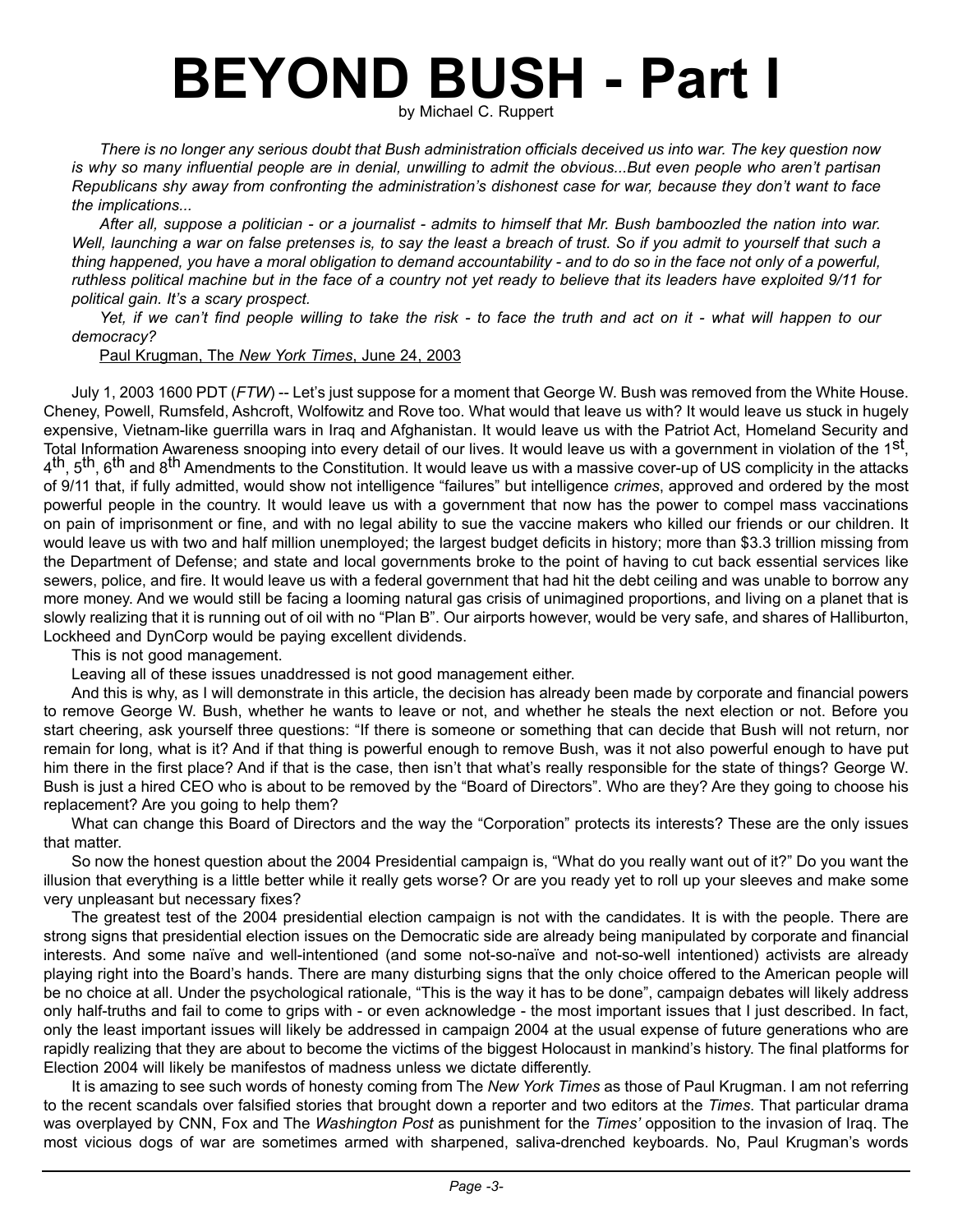represent the essence of what *From The Wilderness* has stood for since its very first issue. Unless people find the will to address scandals, lies, and betrayals of trust that, by their very existence, reveal that the system itself is corrupt and that the people controlling it - both in government, and in America's corporations and financial institutions -- are criminals, there is no chance to make anything better, only an absolute certainty that things will get worse.

Already we can see the early signs of delusional and dishonest behavior that is being willingly embraced by equally delusional activists who have begun a sterile debate about which candidate to support and why it is better to become involved on the side of one Democratic Party candidate or another or why a vote for a Green Party candidate instead of a Democrat is tantamount to treason. The Republicans, of course, are sharpening up a campaign that will portray George W. Bush as the "Hero of 9/11", "The Protector of the American Economy", "The Savior of the Free World", "A Man Who Loves God", and "The Man Who Cut Taxes". Electroshock therapy might be useful for these people.

But is it any less warranted for people who believe that everything will be fine if there is better theme music in the background, while none of the real offenses of the past two years are addressed or undone?

#### **Short Memories**

Some on the Democratic side are already positioning themselves to co-opt and control what happened on 9/11 into a softer, less disturbing "Better this than nothing" strategy. This attitude, that the only thing that matters is finding an electable Democrat, is nothing more than a rearrangement of deck chairs on the Titanic. Has everyone suddenly forgotten that the 2000 election was stolen: first by using software and political machinery to disenfranchise tens of thousands of eligible voters, then by open interference at polling places, and finally by an absolutely illegal Supreme Court decision? Do these people believe that such a crime, absolutely successful the first time, will never be attempted again?

And has everyone also forgotten that in the 2002 midterm elections the proprietary voting software, in many cases owned by those affiliated with the Republican Party or - as in the case of Senator Chuck Hagel of Nebraska - the candidates themselves, has been ruled by the Supreme Court to be immune from public inspection. (Hagel won by a lopsided 83% majority). Throughout the United States in 2002 there was abundant evidence that the so-called "solution" to hanging chads did nothing more than enshrine the ability to steal elections with immunity and also much less fuss afterwards? Who in their right mind would trust such a system? Why have none of the candidates mentioned it?

And, if all else fails, we can have more Wellstone plane crashes. It has worked with three Democratic Senate candidates in key races over the last thirty years. Maybe that's why no one in Congress is talking about the election process. Plane crashes are part of that process too.

This is the process in which some are urging us to place our trust? My publication, which recently ran a full-page ad in The *Washington Post,* and is about to unleash a national ad campaign, has already been unofficially approached by people from two Democratic challengers seeking an endorsement. I have made it clear that *FTW* will not endorse any candidate who does not make the life-and-death issues facing mankind his or her number-one priority and address them openly.

Is the 2004 election already being rolled, like soft cookie dough, away from the issues? Already there are signs that some candidates who speak the truth are having their campaigns infiltrated by expert managers who might dilute the message. There are signs that others, looked upon as likely winners with strong progressive credentials, may be nothing more than different dogs from the same kennel that brought us the Bush Wolf Pack.

But first let me convince you that the Bush management team is actually on its way out and that this is not a reason to breathe a sigh of relief. Don't get me wrong, I'll be glad to see the mean-spirited and dishonest bastards go. I'll also acknowledge their healthy severance package and I'll worry about the bastards that will likely replace them who might be much harder to identify.

#### **BUMPING BUSH**

There is only one difference between the evidence showing the Bush administration's criminal culpability in and foreknowledge of the attacks of 9/11, and the evidence showing that the administration deceived the American public about the threat posed by Saddam Hussein. Both sets of evidence are thoroughly documented. They are irrefutable and based upon government records and official statements and actions shown to be false, misleading or dishonest. And both sets of evidence are unimpeachable. The difference is that the evidence showing the Iraqi deception is being seriously and widely investigated by the mainstream press, and actively by an ever-increasing number of elected representatives. That's it.

It is the hard record of official statements made by Bush, Cheney, Rumsfeld and Powell on Iraq that will sink the administration, either before or after the election. These guys are horrible managers and they have really botched things up, big time - exactly as I said they would. There is no amount of spin anywhere that can neutralize this record. As *FTW* predicted back in March, the biggest and most obvious criminal action of the administration, a knowing lie (one of many) used to deceive a nation into war, was the administration's assertion that Iraq had reconstituted its nuclear weapons program and had recently attempted to purchase uranium from the African country of Niger.

Just before the March 2003 Iraqi invasion in our two-part series titled *The Perfect Storm* we wrote:

*There are serious signs of a major political revolt brewing in the United States - one that could end the Bush Presidency*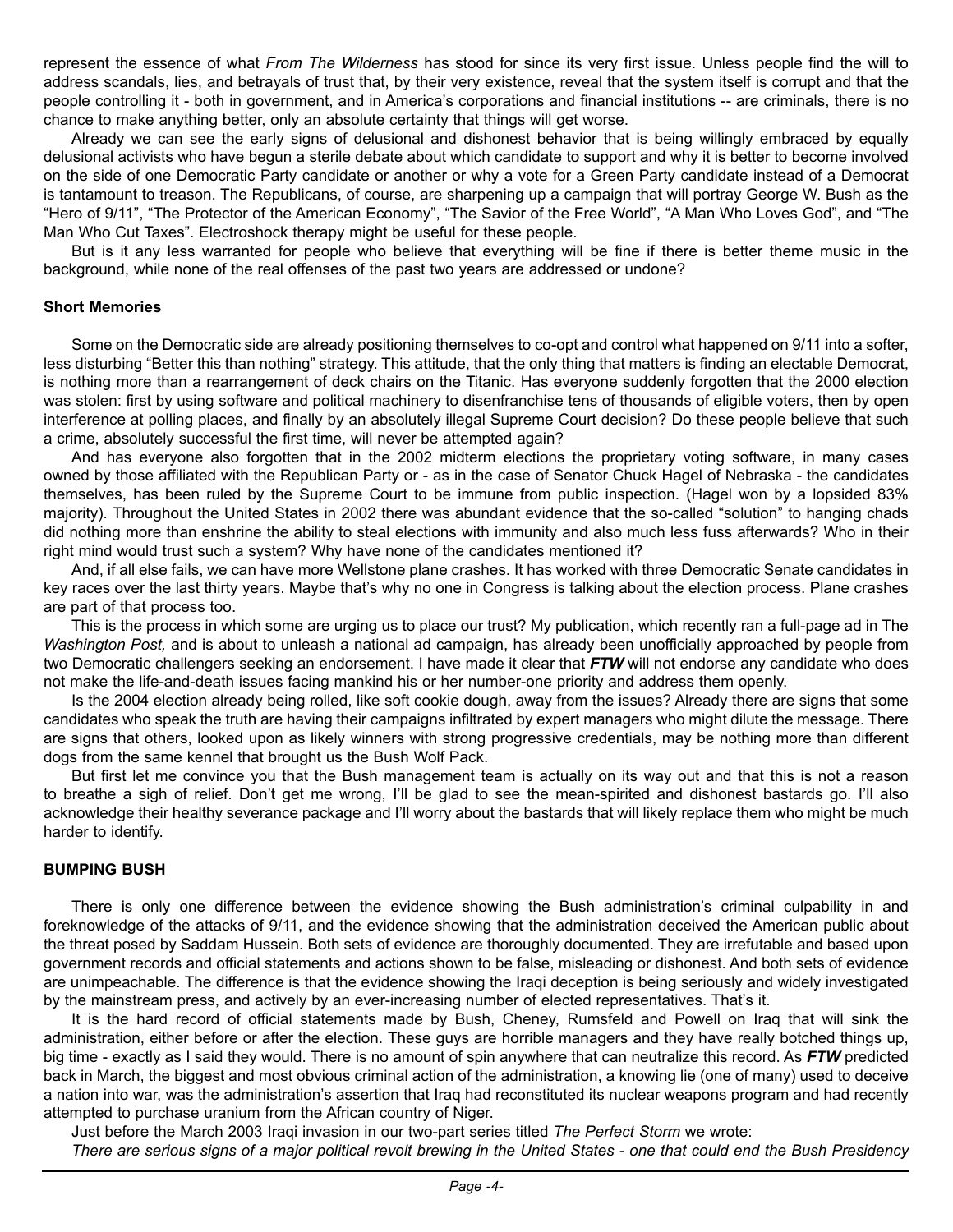*- George W. Bush still has his finger on the trigger and he knows that his only hope for survival is to pull it. U.S. and British intelligence agencies are leaking documents left and right disputing White House "evidence" against Iraq that has repeatedly*  been shown to be falsified, plagiarized and forged. Quiet meetings are being held in Washington between members of *Congress and attorneys like Ramsey Clark discussing Bush's impeachment. Leaders of the World Trade Organization (WTO), as reported in a March 15 story in the International Herald Tribune have said, "All international institutions would suffer a loss of credibility if the one superpower appeared to be choosing which rules to obey and which to ignore." And a Rockefeller has called for an investigation of a Bush. On March 14, the Associated Press reported that W. Va. Senator Jay Rockefeller has asked the FBI to investigate forged documents which were presented first by Britain and then the United States showing that Iraq had been trying to purchase uranium from the African country of Niger for its weapons program. Of all the glaring*  falsehoods told by the administration, the fact that these forgeries were noted by a Rockefeller may make them the second-rate *Watergate burglary of the 21st century...* 

*There are few things more closely connected to or identified with Bush family power than globalization and the Rockefellers. He has most likely failed both of them and both have the power to remove him...*

In the meantime, there are increasing signs that the U.S. political and economic elites are laying the groundwork to make *the Bush administration, specifically Bush, Cheney, Rumsfeld, Powell, Perle and Wolfowitz, sacrificial scapegoats for a failed policy in time to consolidate post 9-11 gains, regroup and move forward.* 

That prophecy is coming true with a vengeance.

The Bush administration's gamble is that, because it can raise more money than all the Democratic challengers put together, it can still manage to re-elect itself in 2004. No doubt, the administration will put up a good fight. But an impeachment, long sought after by many - including University of Illinois law Professor Francis Boyle -- will be waiting after the second inauguration just as surely as it was for Richard Nixon in 1973.

My certainty is based upon a record that is utterly damning and penetrates to almost every assertion made by the Bush administration in its pursuit of Iraqi oil. Rather than digress into a lengthy discussion of the offenses let me refer the reader to two examples that exemplify how strong the case is and that it is being pursued.

#### **Hard Work from the House**

The legal groundwork for the Clinton impeachment of 1998-9 was laid out quietly over a period of many months. The same holds true now.

The foundation of the impeachment - or the scandal that will prompt a regime change - was laid in a March 17 letter written by California Congressman Henry Waxman who has been dogging the Bush administration on its violations of law since it took office. Waxman's first battle was over the refusal of the administration to release the mostly still-secret records of Vice President Cheney's 2001 Energy Task Force. It is there that some of the biggest secrets of 9/11 lay buried. With respect to the Iraqi invasion -- using the record of official statements made by Bush, Cheney, Rumsfeld and Powel -- Waxman has already laid out and won the prima facie case that the administration has lied, deceived the public and broken the public trust. There can be no defense against this record once it gets into a legal proceeding.

To read the full text of Waxman's March letter please visit: http://www.house.gov/reform/min/inves\_admin/admin\_nuclear evidence.htm

This web page details Waxman's meticulous compilation of evidence and - from a legal, as opposed to political standpoint - is no doubt the core of any future impeachment case against Bush. It is damning and Waxman has diligently continued to build, brick by brick, the wall into which the administration could soon crash. An important historical novelty here is that Waxman's compilation of irrefutable criminal activity also guarantees that if Bush goes, so do Cheney, Rumsfeld and Powell. What then?

#### **Rebellion From Inside the Beltway**

On June 26, a twenty-seven-year CIA veteran analyst tied the pieces together and made it clear that Bush is fighting a battle he cannot win. Just as it was with Nixon, the intelligence agencies have turned against him. Ray McGovern, affiliated with the watchdog group Veteran Intelligence Professionals for Sanity (VIPS), has been out front with criticisms of the Bush administration's abuse of intelligence procedures for some time. However, in his interview with William Rivers Pitt, writing for Truthout.org, McGovern took Waxman's work several steps further. He was also critical of CIA Director George Tenet's endorsements of intelligence abuses by Powell, Cheney and Bush, yet he did not mention that Tenet had left a paper record showing that the CIA had never trusted the forged Niger documents that the administration still - even after warnings -- sold to the public and to the world as authentic.

McGovern also let Tenet off the hook for the biggest crime of the administration, allowing and facilitating the attacks of 9/11, saying, "My analysis is that George Bush had no option but to keep George Tenet on as Director, because George Tenet had warned Bush repeatedly, for months and months before September 11, that something very bad was about to happen". Even still McGovern let the Bush administration know that its conduct before the attacks was a sword of Damocles hanging over Bush's head.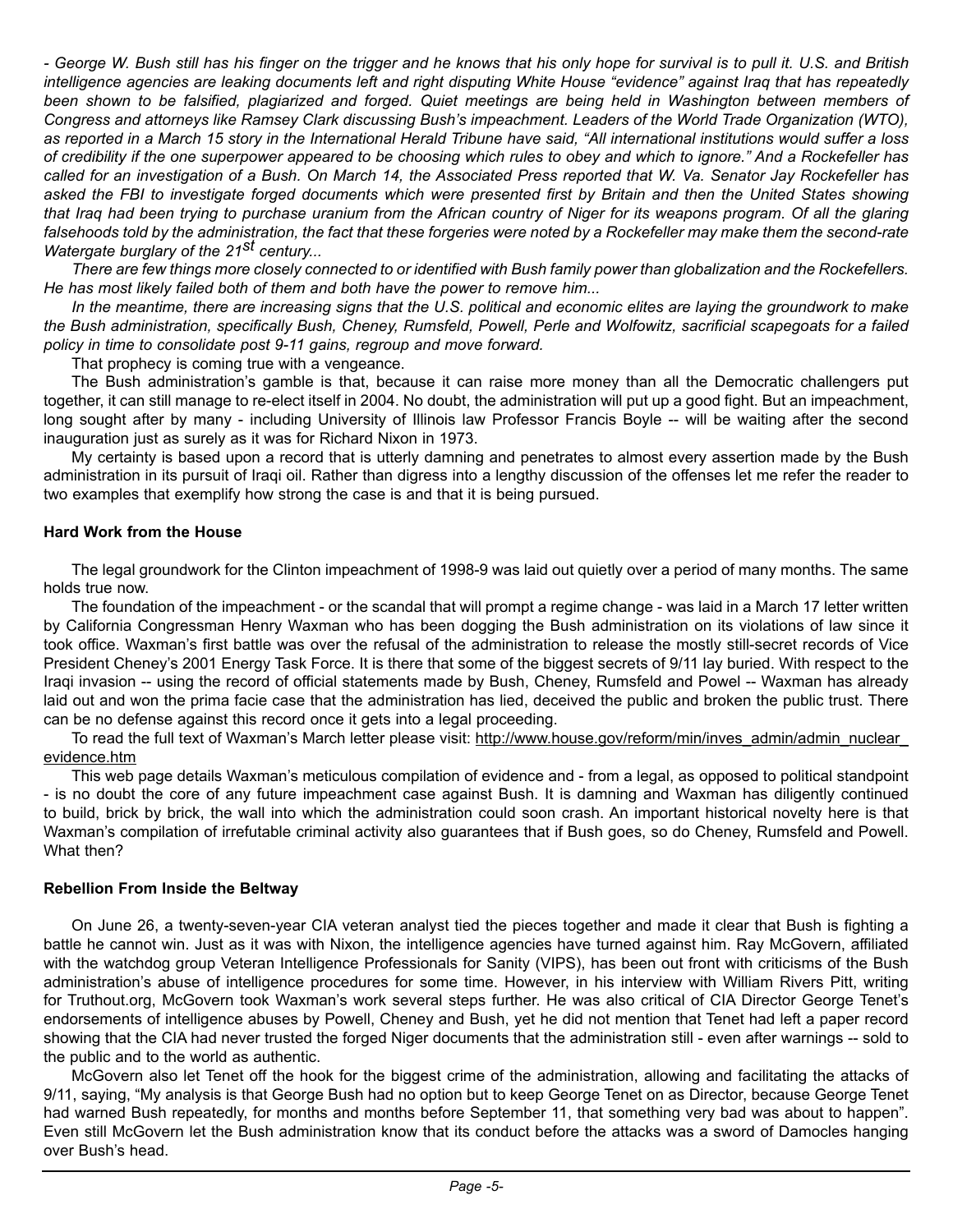"On August 6, the title of the [Presidential] briefing was, 'Bin Laden Determined to Strike in the US,' and that briefing had the word 'Hijacking' in it. That's all I know about it, but that's quite enough. In September, Bush had to make a decision. Is it feasible to let go of Tenet, whose agency flubbed the dub on this one? And the answer was no, because Tenet knows too much about what Bush knew, and Bush didn't know what to do about it. That's the bottom line for me."

I disagree with McGovern---there is a record showing that the CIA knew about 9/11---but otherwise McGovern's analysis matched perfectly with *FTW's* of three months ago. Here are some excerpts:

*In the coming weeks, we're going to be seeing folks coming out and coming forth with what they know, and it is going to be very embarrassing for the Bush administration.*

*To be quite complete on this, it encourages me that the analysts at the Defense Intelligence Agency - who share this ethic of trying to tell the truth, even though they are under much greater pressure and have much less career protection because they work for Rumsfeld - to their great credit, in September of last year they put out a memo saying there is no reliable evidence to suggest that the Iraqis have biological or chemical weapons, or that they are producing them...*

*They looked around after Labor Day and said, "OK, if we're going to have this war, we really need to persuade Congress to vote for it. How are we going to do that? Well, let's do the al Qaeda-Iraq connection. That's the traumatic one. 9/11 is still a traumatic thing for most Americans. Let's do that."*

*But then they said, "Oh damn, those folks at CIA don't buy that, they say there's no evidence, and we can't bring them around. We've tried every which way and they won't relent. That won't work, because if we try that, Congress is going to have these CIA wimps come down, and the next day they'll undercut us. How about these chemical and biological weapons? We know they don't have any nuclear weapons, so how about the chemical and biological stuff? Well, damn. We have these other wimps at the Defense Intelligence Agency, and dammit, they won't come around either. They say there's no reliable evidence of that, so if we go up to Congress with that, the next day they'll call the DIA folks in, and the DIA folks will undercut us."*

*So they said, "What have we got? We've got those aluminum tubes!" The aluminum tubes, you will remember, were something that came out in late September, the 24th of September. The British and we front-paged it. These were aluminum tubes that were said by Condoleezza Rice as soon as the report came out to be only suitable for use in a nuclear application. This is hardware that they had the dimensions of. So they got that report, and the British played it up, and we played it up. It was front page in the New York Times. Condoleezza Rice said, "Ah ha! These aluminum tubes are suitable only for uranium-enrichment centrifuges."*

*Then they gave the tubes to the Department of Energy labs, and to a person, each one of those nuclear scientists and engineers said, "Well, if Iraq thinks it can use these dimensions and these specifications of aluminum tubes to build a nuclear program, let 'em do it! Let 'em do it. It'll never work, and we can't believe they are so stupid. These must be for conventional rockets."*

*And, of course, that's what they were for, and that's what the UN determined they were for. So, after Condoleezza Rice's initial foray into this scientific area, they knew that they couldn't make that stick, either. So what else did they have?*

*Well, somebody said, "How about those reports earlier this year that Iraq was trying to get Uranium from Niger? Yeah...that was pretty good." But of course if George Tenet were there, he would have said, "But we looked at the evidence, and they're forgeries, they stink to high heaven." So the question became, "How long would it take for someone to find out they were forgeries?" The answer was about a day or two. The next question was, "When do we*  have to show people this stuff?" The answer was that the IAEA had been after us for a couple of months now to give *it to them, but we can probably put them off for three or four months.*

*So there it was. "What's the problem? We'll take these reports, we'll use them to brief Congress and to raise the*  specter of a mushroom cloud. You'll recall that the President on the 7th of October said, "Our smoking gun could come *in the form of a mushroom cloud." Condoleezza Rice said exactly the same thing the next day. Victoria Clarke said exactly the same thing on the 9th of October, and of course the vote came on the 11th of October...*

*The most important and clear-cut scandal, of course, has to do with the forgery of those Niger nuclear documents that were used as proof. The very cold calculation was that Congress could be deceived, we could have our war, we could win it, and then no one would care that part of the evidence for war was forged. That may still prove to be the case, but the most encouraging thing I've seen over the last four weeks now is that the US press has sort of woken from its slumber and is interested. I've asked people in the press how they account for their lack of interest before the war, and now they seem to be interested. I guess the simple answer is that they don't like to be lied to...*

*I think the real difference is that no one knew, or very few people knew, before the war that there weren't any weapons of mass destruction in Iraq. Now they know. It's an unavoidable fact. No one likes to be conned, no one likes to be lied to, and no one particularly likes that 190 US servicemen and women have been killed in this effort, not to mention the five or six thousand Iraqi civilians.*

*There's a difference in tone. If the press does not succumb to the argument put out by folks like Tom Friedman,*  who says it doesn't really matter that there are no weapons in Iraq, if it does become a quagmire which I believe it will be, and we have a few servicemen killed every week, then there is a prospect that the American people will wake up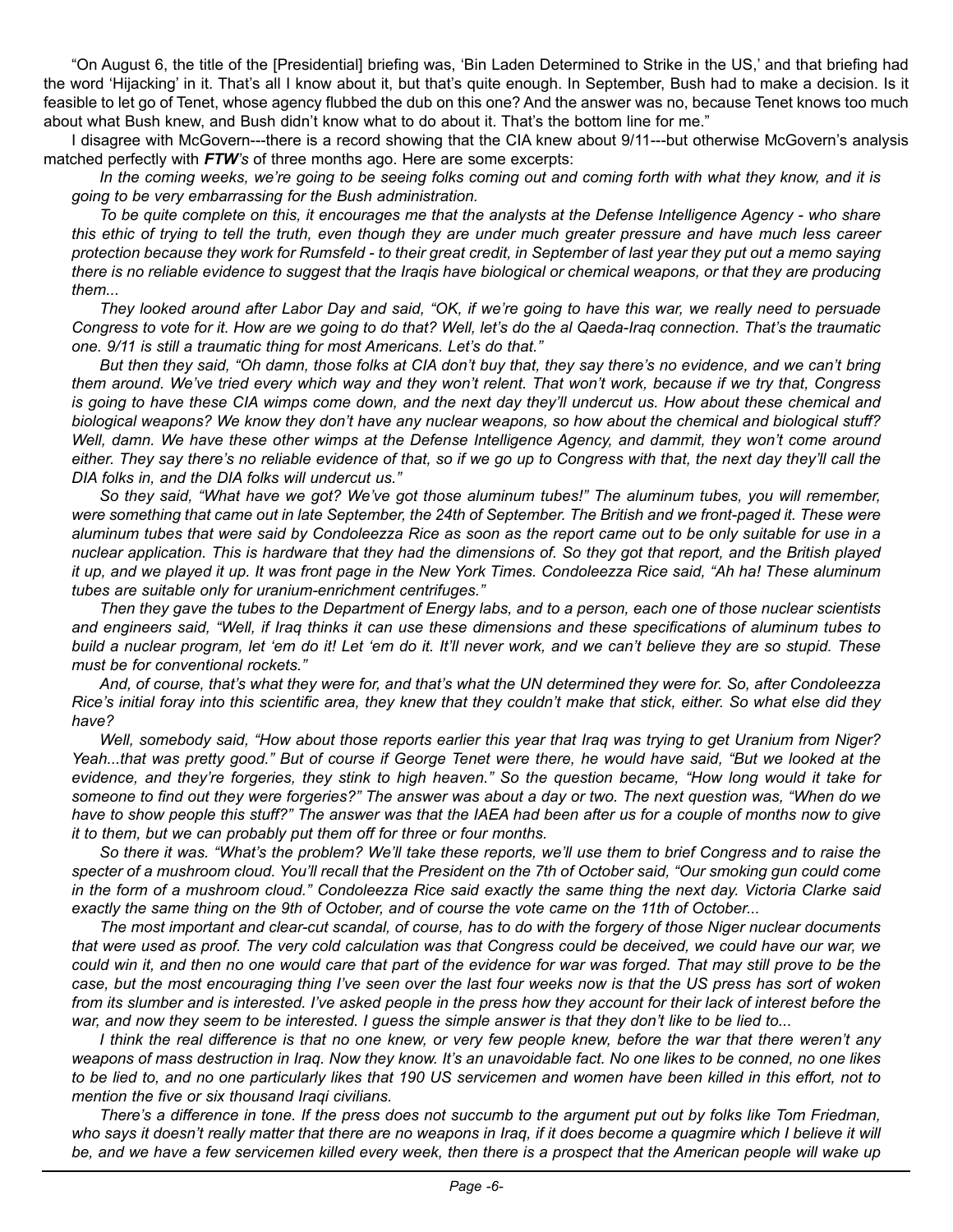*and say, "Tell me again why my son was killed? Why did we have to make this war on Iraq?"*

So I do think that there is some hope now that the truth will come out. It won't come out through the Congressional *committees. That's really a joke, a sick joke...*

*It doesn't take a crackerjack analyst. Take Pat Roberts, the Republican Senator from Kansas, who is chairman*  of the Senate Intelligence Committee. When the Niger forgery was unearthed and when Colin Powell admitted, well *shucks, it was a forgery, Senator Jay Rockefeller, the ranking Democrat on that committee, went to Pat Roberts and said they really needed the FBI to take a look at this. After all, this was known to be a forgery and was still used on Congressmen and Senators. We'd better get the Bureau in on this. Pat Roberts said no, that would be inappropriate. So Rockefeller drafted his own letter, and went back to Roberts and said he was going to send the letter to FBI Director Mueller, and asked if Roberts would sign on to it. Roberts said no, that would be inappropriate...*

*What the FBI Director eventually got was a letter from one Minority member saying pretty please, would you maybe take a look at what happened here, because we think there may have been some skullduggery. The answer he got*  from the Bureau was a brush-off. Why do I mention all that? This is the same Pat Roberts who is going to lead the *investigation into what happened with this issue.*

*All I'm saying is that you've got Porter Goss on the House side, you've got Pat Roberts on the Senate side, you've got John Warner who's a piece with Pat Roberts. I'm very reluctant to be so unequivocal, but in this case I can say nothing is going to come out of those hearings but a lot of smoke...*

*What I'm saying is that this needs to be investigated. We know that it was Dick Cheney who sent the former US ambassador to Niger to investigate. We know he was told in early March of last year that the documents were forgeries. And yet these same documents were used in that application. That is something that needs to be uncovered. We need*  to pursue why the Vice President allowed that to happen. To have global reporters like Walter Pincus quoting senior *administration officials that Vice President Cheney was not told by CIA about the findings of this former US ambassador strains credulity well beyond the breaking point. Cheney commissioned this trip, and when the fellow came back, he said, "Don't tell me, I don't want to know what happened." That's just ridiculous.*

I strongly recommend a full reading of the McGovern interview, which can be read at: http://www.truthout.org/docs\_03/ 062603B.shtml.

McGovern's reference to Walter Pincus echoes an observation made by *FTW* in March:

*FTW has previously noted strong signals in the form of published remarks by powerful figures such as Senator Jay Rockefeller and news stories by media powerhouses such as James Risen and Walter Pincus that quiet moves were underway to remove the Bush administration from power. In a harsh and stunning public statement to the BBC three days ago, former Bush I Secretary of State and Henry Kissinger business partner Lawrence Eagleburger smacked ol' "W" right between the eyes with a two-by-four.* 

The shocking April 14 Eagleburger statement revealed the depth of dissatisfaction in the real halls of power with the Bush team:

*If George Bush [Jr.] decided he was going to turn the troops loose on Syria and Iran after that he would last in office for about 15 minutes. In fact if President Bush were to try that now even I would think that he ought to be impeached. You can't get away with that sort of thing in this democracy.*

#### **The Military's Silent Mutiny - A "Full Scale Rebellion"**

In his interview with Pitt, retired CIA analyst McGovern hinted at what appears to be a growing but quiet dissent within the ranks of the US military at the totalitarian management style of Defense Secretary Donald Rumsfeld, and the fact that the administration seems unconcerned with the facts. He said:

*To be quite complete on this, it encourages me that the analysts at the Defense Intelligence Agency - who share this ethic of trying to tell the truth, even though they are under much greater pressure and have much less career protection because they work for Rumsfeld - to their great credit, in September of last year they put out a memo saying there is no reliable evidence to suggest that the Iraqis have biological or chemical weapons, or that they are producing them.*

Indeed the multitude of leaks of intelligence estimates, reports, memos and other records from within the military and intelligence communities suggests a deep dissatisfaction with the Bush regime. But perhaps nothing is as telling as a recent report from Washington journalist and frequent *FTW* contributor Wayne Madsen who is also a former US Naval officer and a veteran of the National Security Agency.

In a recent article for the Online Journal (www.onlinejournal.com) Madsen noted,

*Other effects of Weaponsgate are already apparent. Defense Secretary Donald Rumsfeld, the majordomo of the neocons within the Pentagon, cannot find anyone to take the place of outgoing Army Chief of Staff General Eric Shinseki. General Tommy Franks and Shinseki's vice chief, General John "Jack" Keane, want no part of the job. After winning a lightning war against Iraq, Franks suddenly announced his retirement. He and Keane witnessed how Rumsfeld and his coterie of advisers and consultants, who never once lifted a weapon in the defense of their country, constantly ignored and publicly abused Shinseki. Army Secretary and retired General Tom White resigned after a*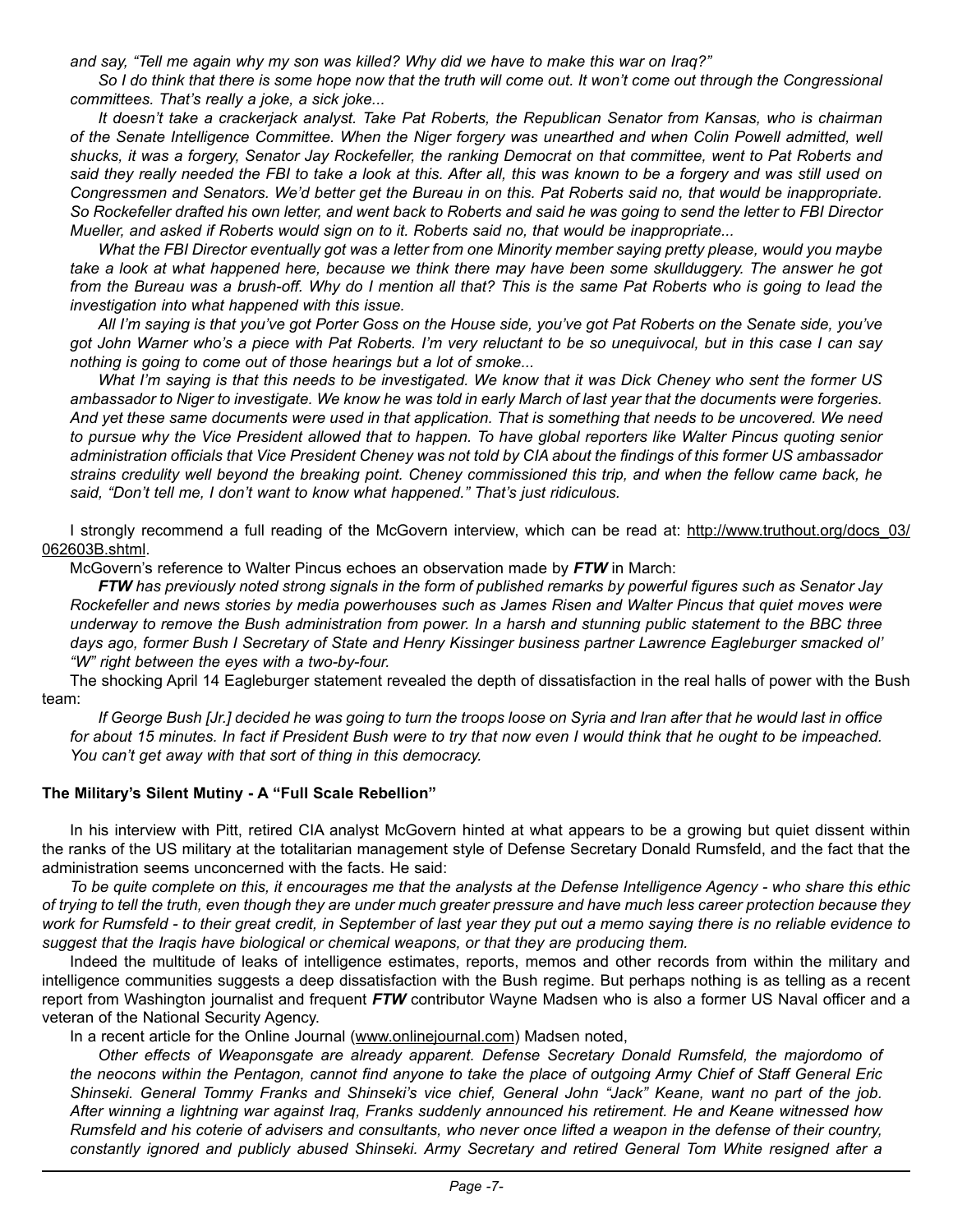*number of clashes with Rumsfeld and his cabal.* 

Curious as to whether this indicated a no-confidence vote in the Bush administration by career, professional military officers I e-mailed Madsen and asked for further comment.

His reply was straight to the point.

*Senior Pentagon officers have told me that Rumsfeld and his political advisers take no criticism from the military or the career civil servants, to complain publicly though is to sign a death warrant for your career. The "cabal" as they call themselves are extremely vindictive but there remains a full-scale rebellion within the Pentagon, especially the Defense Intelligence Agency, as well as the CIA and State over the cooking of the books on the non-existent Iraqi WMDs. The people who have been dissed by Rumsfeld and his gang know WMDs are their weak point and even Richard Perle is worried that the wheels are coming off their charade.*

As casualties continue to mount in the worsening guerrilla war in Iraq, and as growing casualties in Afghanistan are beginning to attract notice, it is a certainty that career military leaders are going to become more restive as they watch their troops die in attacks that remind us all of Vietnam and as the world continues to disintegrate. The power of the military, rarely discussed in the news media, is substantial. And if the military has no confidence in the White House, it will shake both Washington and Wall Street to the core. Without the military, Wall Street cannot function. This is especially true as conflicts continue to erupt all over Africa and instability mounts in Iran and Saudi Arabia. That instability was created by an administration that is increasingly demonstrating zero management competence.

#### **THE MEDIA MASSES - THE MIGHTY WURLITZER PLAYS**

Not since the Watergate scandal of 1972-4 has a crescendo of press stories been more carefully crafted. And it is because of this that we can see *many* historical connections to Watergate - a coup that took down a President who believed he was invincible.

#### **A Media Sampling**

What follows is a partial list of recent articles, reports, letters and editorials in the mainstream press focusing the administration's fraudulent case for the invasion of Iraq:

June 6 - In a story published at the hugely influential *FindLaw.com*, former Nixon counsel John Dean - the witness who broke Watergate wide open - publishes a lengthy article comparing the current scandal to Watergate. He states bluntly, "If Bush has taken Congress and the nation into war based on bogus information, he is cooked;"

June 12 - Follow up letter by Henry Waxman to Condoleezza Rice asking why he has received no response to previous inquiries;

June 13 - *US News and World Report* states that in November 2002 "the Defense Intelligence Agency issued a report stating that there was 'no reliable information' showing that Iraq was actually producing or stockpiling chemical weapons;"

June 15 - Retired NATO Commander Wesley Clark tells *Meet the Press* that the administration had asked him to talk about Iraqi weapons and that he refused because there was no evidence supporting the claim;

June 18 - *USA Today* quotes former CIA Director, Admiral Stansfield Turner as saying that the administration stretched the facts on Iraq;

June 18 - The *Associated Press* quotes Democratic candidates John Kerry and Howard Dean as saying that the administration has misled Americans;

June 19 - The *Los Angeles Times* calls for open hearings on the Iraqi evidence;

June 20 - The *Boston Globe* runs a widely reprinted Op-Ed by Derrick Jackson saying that without WMDs Iraq must be about oil;

June 22 - The *Observer* (UK) quotes Council on Foreign Relations Senior Fellow, retired General William Nash saying that the administration has distorted intelligence;

June 22 - *Washington Times*/UPI correspondent Arnaud de Borchgrave raises serious questions about the administration's conduct;

June 22 - The *Washington Post*, a front-page major story by Walter Pincus;

June 24 - The *Christian Science Monitor* runs an editorial titled, "Bush Credibility Gap - a Slow, Quiet Crumble";

June 25 - The *New York Times*, James Risen and Douglas Jehl report that a top State Department expert has told Congress he was pressed by the White House to distort evidence;

June 25 - *Newsweek* correspondent Michael Isikoff in a lengthy article titled "Distorted Intelligence" reveals that intelligence documents from Germany (in *Newsweek's* possession) and Qatar blow distinct holes in the administration's claims of an Iraq-Al Qaeda alliance. This constitutes a clear message to Bush that the media case against the administration is tight;

June 29 - *Denver Post* Columnist Diane Carman publishes a column titled, "Scandal Lurks in the Shadow of Iraq Evidence";

June 29 - *Time* Magazine publishes a story titled "Who Lost the WMD?" that summarized many of the major points of the scandal including direct interference with CIA analysis by Dick Cheney during "working visits" to CIA headquarters. It contains the telling statement, "And as Bush's allies and enemies alike on Capitol Hill begin to pick apart some 19 volumes of prewar intelligence and examine them one document at a time, the cohesive Bush team is starting to come apart."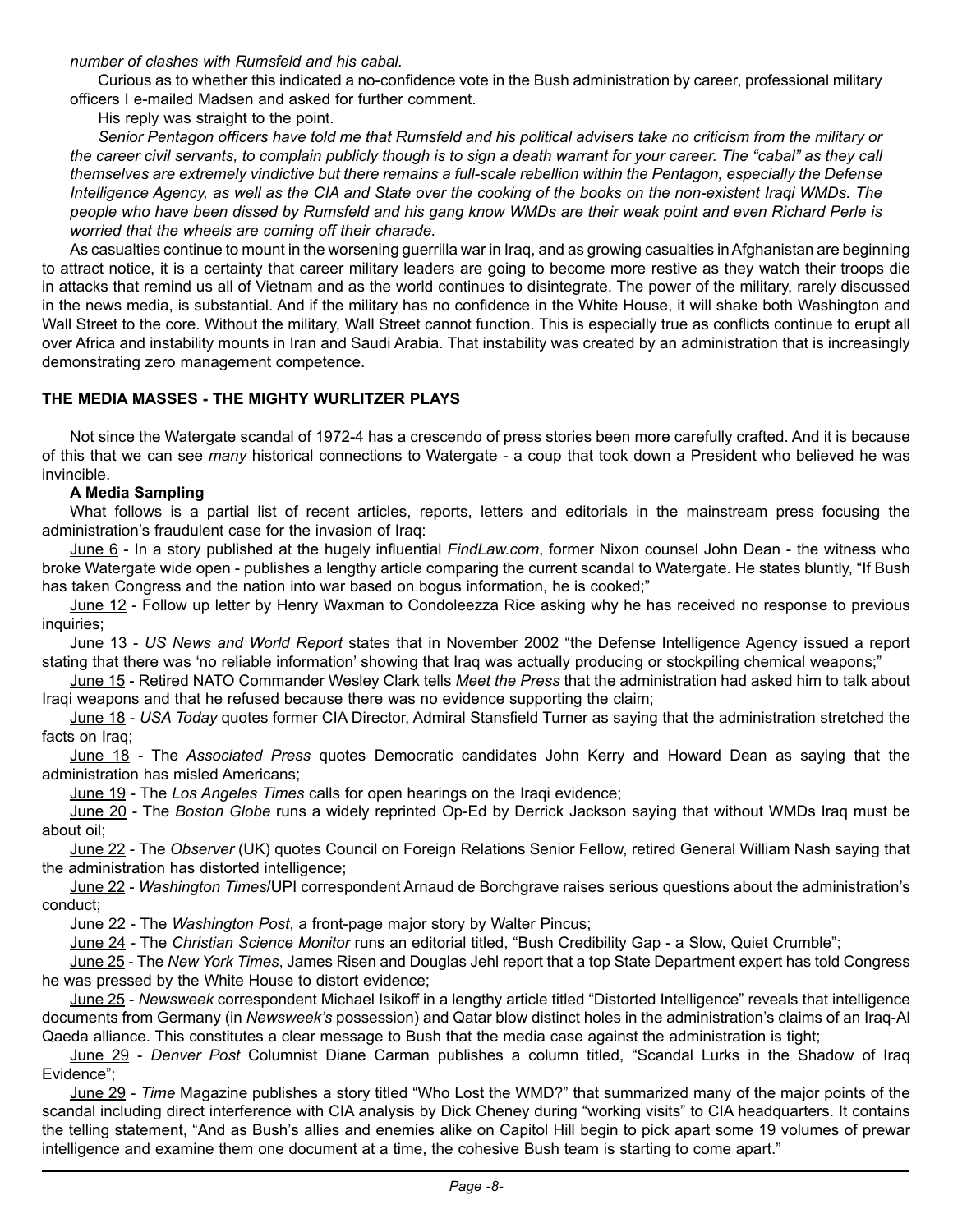But who (and what) is the media serving?

Of all of these stories, it is the June 22 front-page *Washington Post* story by Walter Pincus that tells me that Bush is cooked. Pincus is a CIA mouthpiece who wrote a 1967 column titled, "How I traveled the world on a CIA stipend." He was the major damage control spokesman when Pulitzer Prize winner Gary Webb's 1996 stories blew the lid off of CIA connections to Contraconnected cocaine being smuggled into Los Angeles. If any journalist is a weathervane for the tides of political fortune in a scandal like this it is Pincus. His role, though likely to be shared with other press organizations, will be the same as Woodward and Bernstein's in Watergate.

In that article, titled, "Report Cast Doubt on Iraq- Al Qaeda Connection" Pincus created a virtual airtight separation of the CIA from the White House. It was, in effect, a warning to Bush that if he sought an escape by blaming the Agency, it would backfire. He wrote:

*In a nationally televised address last October in which he sought to rally congressional support for a resolution authorizing war against Iraq, President Bush declared that the government of Saddam Hussein posed an immediate threat to the United States by outlining what he said was evidence pointing to its ongoing ties with al Qaeda.*

*A still-classified national intelligence report circulating within the Bush administration at the time, however, portrayed a far less clear picture about the link between Iraq and al Qaeda than the one presented by the president, according to U.S. intelligence analysts and congressional sources who have read the report.*

*The National Intelligence Estimate on Iraq, which represented the consensus of the U.S. intelligence community, contained cautionary language about Iraq's connections with al Qaeda and warnings about the reliability of conflicting reports by Iraqi defectors and captured al Qaeda members about the ties, the sources said...*

*Similar questions have been raised about Bush's statement in his State of the Union address last January that the British had reported Iraq was attempting to buy uranium in Africa, which the president used to back up his assertion that Iraq had a reconstituted nuclear weapons program. In that case, senior U.S. officials said, the CIA 10 months*  earlier sent a former senior American diplomat to visit Niger who reported that country's officials said they had not *made any agreement to aid the sale of uranium to Iraq and indicated documents alleging that were forged. Details of that CIA Niger inquiry were not shared with the White House, although the agency succeeded in deleting that allegation from other administration statements...*

*The presidential address crystallized the assertion that had been made by senior administration officials for months that the combination of Iraq's chemical and biological weapons and a terrorist organization, such as al Qaeda, committed to attacking the United States posed a grave and imminent threat. Within four days, the House and Senate overwhelmingly endorsed a resolution granting the president authority to go to war.*

*The handling of intelligence on Iraq's banned weapons programs and its links to al Qaeda has come under increased scrutiny on Capitol Hill, with some leading Democrats charging that the administration exaggerated the case against Hussein by publicizing intelligence that supported its policy and keeping contradictory information under wraps. The House intelligence committee opened a closed-door review into the matter last week; its Senate counterpart is planning similar hearings. The Senate Armed Services Committee is also investigating the issue...*

*Questions about the reliability of the intelligence that Bush cited in his Cincinnati address were raised shortly after the speech by ranking Democrats on the Senate intelligence and armed services panel. They pressed the CIA to declassify more of the 90-page National Intelligence Estimate than a 28-page "white paper" on Iraq distributed on Capitol Hill on Oct. 4.*

*In one of the more notable statements made by the president, Bush said that "Iraq could decide on any given day to provide a biological or chemical weapon to a terrorist group or individual terrorists," and added: "Alliance with terrorists could allow the Iraqi regime to attack America without leaving any fingerprints."*

*Bush did not indicate that the consensus of U.S. intelligence analysts was that Hussein would launch a terrorist attack against the United States only if he thought he could not stop the United States from invading Iraq. The intelligence report had said that the Iraqi president might decide to give chemical or biological agents to terrorists, such as al Qaeda, for use against the United States only as a "last chance to exact vengeance by taking a large number of victims with him." And it said this would be an "extreme step" by Hussein...*

*These conclusions in the report were contained in a letter CIA Director George J. Tenet sent to Sen. Bob Graham (D-Fla.), then the chairman of the Senate intelligence panel, the day of Bush's speech.*

*While Bush also spoke of Iraq and al Qaeda having had "high-level contacts that go back a decade," the president did not say -- as the classified intelligence report asserted -- that the contacts occurred in the early 1990s, when Osama bin Laden, the al Qaeda leader, was living in Sudan and his organization was in its infancy. At the time, the report said, bin Laden and Hussein were united primarily by their common hostility to the Saudi Arabian monarchy, according to sources. Bush also did not refer to the report's conclusion that those early contacts had not led to any known continuing high-level relationships between the Iraqi government and al Qaeda, the sources said.*

*On Oct. 4, three days before the president's speech, at the urging of members of Congress, the CIA released its declassified excerpts from the intelligence report as a "white paper" on Iraq's weapons programs and al Qaeda links...*

*"Senator Graham felt that they declassified only things that supported their position and left classified what did not*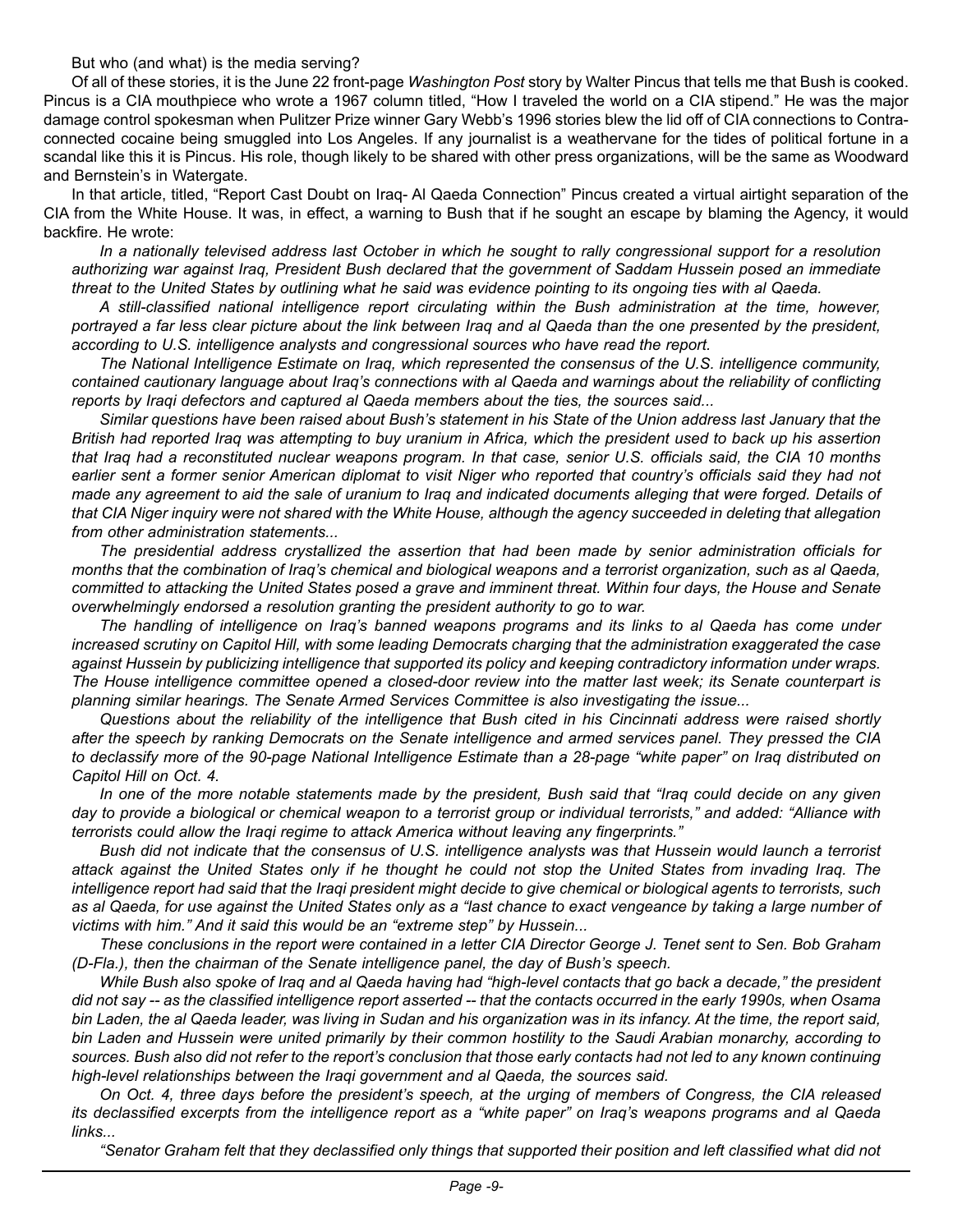*support that policy," said Bob Philippone, Graham's deputy chief of staff. Graham, now a candidate for the Democratic presidential nomination, opposed the war resolution.*

*When the white paper appeared, Graham and Sen. Carl M. Levin (D-Mich.), an intelligence panel member and at that time chairman of the Armed Services Committee, asked to have additional portions of the intelligence estimate as well as portions of the testimony at the Oct. 2 hearing made public.*

*On the day of Bush's speech, Tenet sent a letter to Graham with some of the additional information. The letter drew attention because it seemed to contradict Bush's statements that Hussein would give weapons to al Qaeda.*

*Tenet released a statement on Oct. 8 that said, "There is no inconsistency between our view of Saddam's growing threat and the view as expressed by the president in his speech." He went on to say, however, that the chance that the Iraqi leader would turn weapons over to al Qaeda was "low, in part because it would constitute an admission that he possesses" weapons of mass destruction.*

*On Oct. 9, the CIA sent a letter to Graham and Levin informing them that no additional portions of the intelligence report would be made public...*

Why would Tenet refuse to declassify additional portions of the report? Because, as I am sure he will ultimately testify, he was ordered not to by President Bush himself. That would close the case for obstruction of justice in a manner similar to the way that Richard Nixon's coup de grace was an 18-minute gap on a tape recording of Oval Office deliberations. That would follow the pattern set in the joint 9/11 intelligence hearings when Staff Director Eleanor Hill objected to the fact that - even though some of it was already a matter of public record and previously documented in *FTW's* 9/11 reporting - the CIA had classified details as to what information about impending attacks the President had received before the attacks.

Just as with Watergate, every time the administration wiggles now, it will only be drawing the noose tighter. And this is what the "Board of Directors" intends. The Bush administration will be controlled as it is being eased out. Business and finance cannot afford any more militarism and this is all that the Neocons know.

The biggest challenge for those who run the country---who select, remove and replace presidents---will be to oust the Bush administration and yet keep the darkest secrets of 9/11 from being publicly acknowledged.

It will be my biggest challenge to see to it that they fail.

**Coming in Part II** - What is the real state of the world and why is it necessary for the Board to remove the Neocons? Why doesn't the administration just plant the WMD evidence to get off the hook? At this critical juncture, which of the critical issues facing America have the Democratic challengers really addressed and are there warning signs of infiltration and manipulation? Have any suspicious characters turned up in any of the campaigns?

## **When Markets Fail - America Leaps Off the Gas Cliff Without a Parachute**

by Julian Darley, Post Carbon Institute (special to *From The Wilderness*)

July 12, 2003, 2000 PDT (*FTW*) - WASHINGTON In the aptly chosen Mayflower Hotel grand ballroom, the atmosphere was coldly surreal. On June 26, 2003 Washington was climbing towards a hundred degrees, the hottest day of a damp and dismal year so far. Inside, the air conditioning kept the gathered guests a comfortable thirty degrees cooler. It was a perfect and profligate example of the absurd charade about to unfold. This particular piece of theater, was produced in a hurry by US Energy Secretary Spencer Abraham, hosted by the National Petroleum Council, and scripted by global corporations, like Dow Chemical and billed as a Natural Gas (crisis) Summit.

The outcome was farcical and grim: Americans should be worried, because their corporate masters with their political pawns, still have not grasped that this is not a temporary hiccup, with a happy end, but a gruesome farce written by greed, but now directed by geology, rather than 'invincible' markets.

The idea, according to Abraham's opening speech, was that the scores of invited industry guests would furnish the shortterm solutions to get America out of what could be its worst energy crisis since the 1970s. The public were allowed to attend, but not given any opportunity to speak. Most notably, as the Union of Concerned Scientists pointed out, no-one from the renewable energy industry was represented amongst the panelists or the invitees.**1** No surprise there, but still the date of June 26th, 2003 should be one for the history books, as it marked a turning point in the history of petroleum. The US, having peaked in oil production more than three decades ago, has realized that the same is now true for natural gas. US oil peak has clearly been disastrous for the planet and all its life-forms. This article will lay out some context for future judgments on whether gas will follow suit.

Since natural gas is a complicated and strange business, it is worth sketching some of the back-story of the energy sequel America now finds itself in. This will also help us understand why the industry solutions presented will only work with a great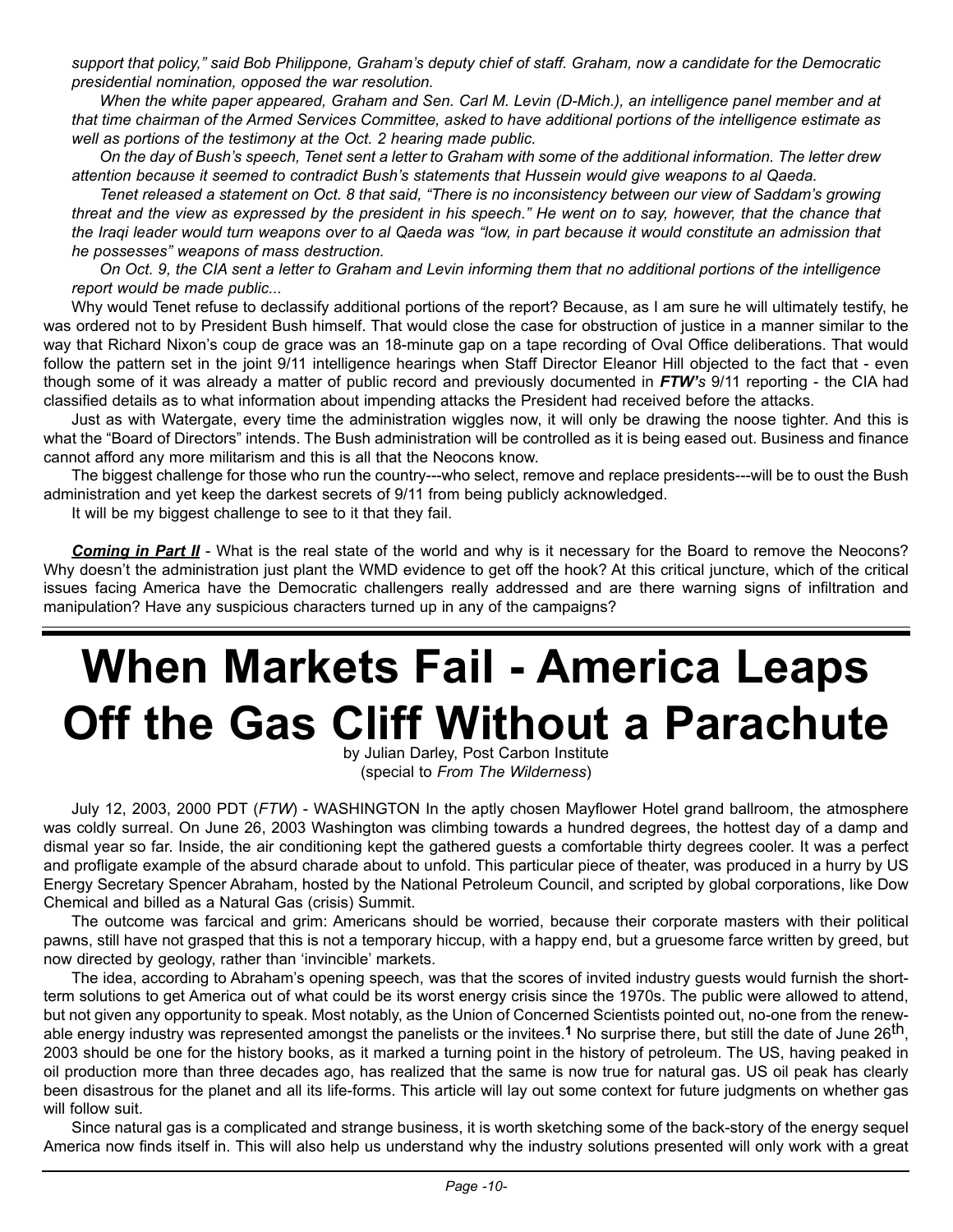deal of luck, and why at best they will only stave off the inevitable finale for a while. Though a while may be just long enough for Bush to remove one of his many obstacles to a second term.

Though regular readers of *FTW* will already know much of the background to the present natural gas situation, some may not. The broad facts are simple enough, though the detail is as confusing as it is vital.

Overall, the US consumes about 23 trillion cubic feet (Tcf) of natural gas a year,**2** roughly 75 thousand cubic feet (Mcf) per person, about 1 Tcf every 15 days, 50 to 60 billion cubic feet (Bcf) per day. If you think that's a mess of numbers, just wait till you throw in metric production from Canada (litres, cubic metres, metric tonnes), other US pricing in BTUs and quads, and what gases can actually be in natural gas. For those more familiar with the crisper world of oil, the US uses gas equivalent of about 11 million barrels of oil a day, or 4 billion barrels a year, which is similar to America's entire oil imports, and more energy than is consumed by all US transportation combined. Demand is colossal and rising fast. However, domestic production is now less than 20 Tcf per year and falling fast. Every year, the US must find more than 3 Tcf, or close to 20% of its consumption from outside its borders.

#### **Dogs and Ponies**

Because of failing supply, there was a huge drawdown this winter from the underground gas storage system, which came dangerously close to its working minimum of roughly 500 Bcf. Refilling it ahead of this winter has been painfully slow, despite a record injection conveniently announced on the day of the crisis summit. The following week's injection was nowhere near this amount, and could lead a cynical observer to the impression that some misleading window dressing was in play. By the administration's own calculations, the storage is likely to be about 400 Bcf short by the time winter heating season starts in October. That is easily enough to disrupt the whole system.

Of course, those in power proclaim that the answer to all this is to let global free markets do their magic. Why not just import more gas to make up the difference? The US would dearly like to, but physics and lack of planning have closed this escape route. Gas is hard to move except by pipeline. That means getting it from Canada, since Mexico is now a net gas importer. The trouble is Canadian production is also declining. That leaves only the hard way: shipping LNG (Liquefied Natural Gas) mainly, from Trinidad, and soon from Africa and beyond, which is a costly and complex operation, for which the US has insufficient infrastructure. What is more, these distant sources are subject to depletion too.

In the murky world of gas, the details are convoluted, and the big picture is rarely revealed, but it is now becoming apparent even to the terminally optimistic energy industry that something is going seriously wrong – but they daren't say it too clearly, in case Wall Street and the investing public finally starts to understand. Almost every aspect of natural gas is reaching a limit situation, and the same is true of global oil. Since renewable energy at industrial scale is way over the horizon, there is nowhere to turn.

Even Gwyn Morgan (not present at the summit) who runs EnCana -- the largest gas producer in the North America -- has said that North American production has peaked, and that the industry must find new gas every day that is more than the amount being imported from Canada.**3** Perhaps that is why he wasn't there. With the noose tightening, America is now discovering what John Muir once said: "When one tugs at a single thing in nature, one finds it attached to the rest of the world." The skeins of nature are now drawn very tight, thanks to humans, and they are clearly near to snapping.

However, nature is bountiful, and the friends of Secretary Abraham all agree that they want to tug at supply, though there is some disagreement about other matters. First the harmony. All the panelists from industry to government (isn't it now the same thing?) repeated the incantation over and over again that the US natural gas crisis was not Market Failure but, as usual, demon government regulation.

In a speech supposed to offer some analysis and set the stage, Daniel Yergin, fresh from his fatuous assertions that Canadian (natural-gas fuelled) tar sands operations would save the world from further oil woes, explained that though the US was in a tight corner, there was an answer: the Market. He didn't mention that rampant and uncontrolled deregulation had helped gas demand to explode, while extraordinarily inflated estimates of reserves from the both US and Canadian Geological Surveys had helped to foster the illusion of endless supply, bound only by technology and human imagination. Nor did he mention that corporate corruption, as in California 2001, had masked a worsening real underlying supply problem, nor that only the surprise find of the 'huge' Ladyfern gas field in British Columbia**4** and the kindness of El Niño saved the US from disaster last year. But this year there have been no giant gas finds, and El Niño's moderating effect has passed. At last the US government has realized that something desperate must done, or there will be blackouts soon, or worse – economic growth will be curtailed, and the dissatisfaction of jobless, cold voters will rise as elections approach. This is not exactly what Karl Rove**5** wants to see.

However, far from giving the White House a break, industry users bluntly told Abraham and other government representatives that they need more gas and they want it now, and they don't care how they get it. From chemical giants, to fertilizer makers, to electricity producers, they are all calling on the White House to lift the moratorium on drilling off Florida, remove drilling restrictions in the Rocky Mountains gas plays, relax widespread and popular clean air rules, and connect Alaska to the gas grid with a huge and expensive pipeline. No doubt Mr. Abraham and the rest of the green-bashing neoconservatives would love to do just that if they could.

There are a few tedious impediments in the way of course, such as the laws of physics and perhaps even US voters. Even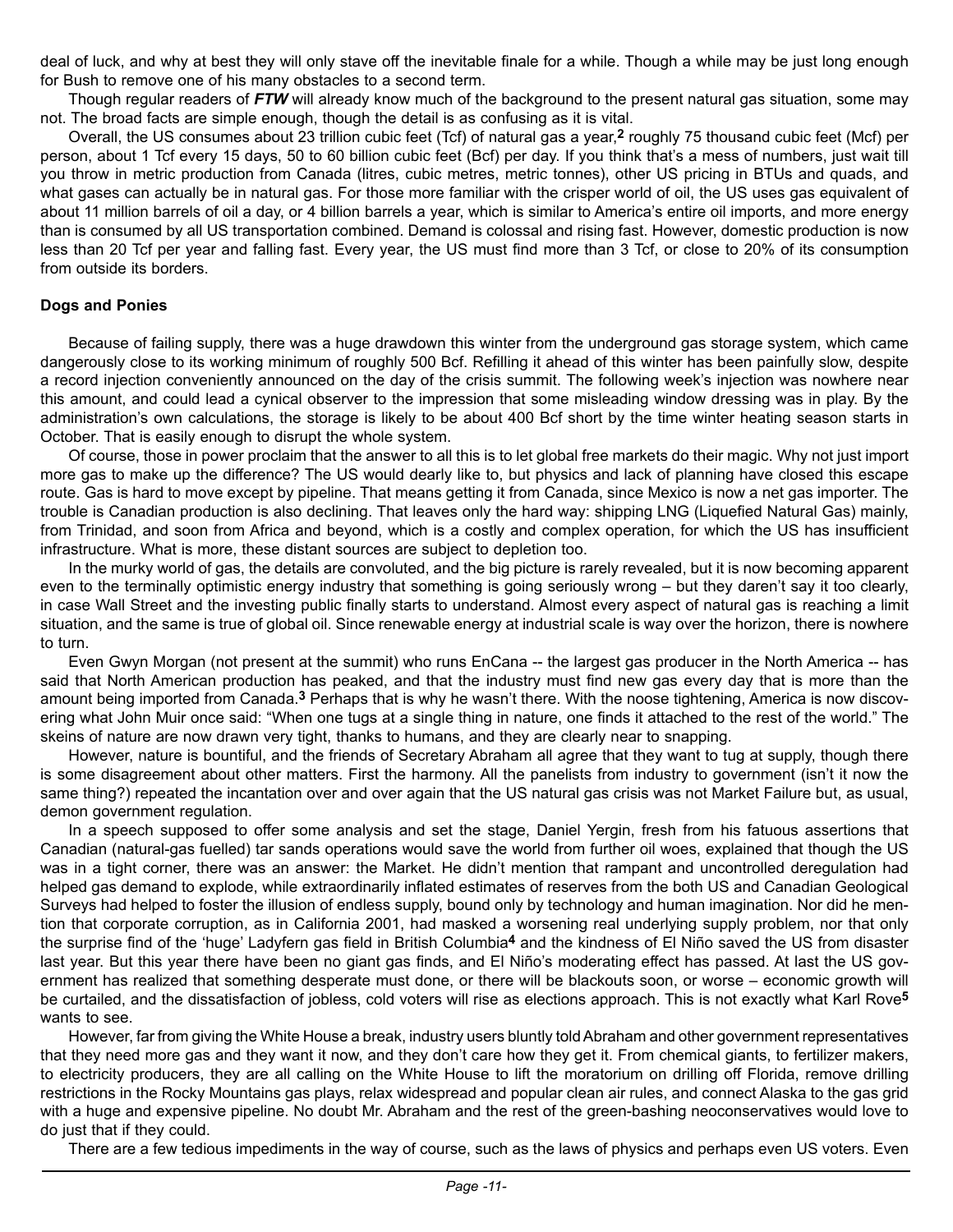so, relaxing the clean air rules is the only measure that would make much difference this year. And even that is questionable. One of the government's most astute energy advisers has suggested that only fervent prayer is going to get them through.

#### **Reason for Worry**

Why are the short-term non-divine fixes unlikely to work? Take the clean air rules. All of the existing legislation, from Nixon's original Clean Air Act of 1970, through various interim amendments reacting to non-compliance, and Bush Senior's 1990 Amendment which added ozone limits and more, all in effect principally target coal-fired electric power stations, though motor vehicles were another important factor. The Clear Skies Act being promoted now by Bush Junior, will hit coal even harder, because it will aim for big reductions in mercury emissions, which only really affects coal, as well as limiting SOx (oxides of sulfur) and NOx (oxides of nitrogen), which also hits coal, though oil is also a culprit. As a side note, global warming watchers are furious that the Clear Skies Act says absolutely nothing about carbon dioxide emissions.**6** Nonetheless, even with this egregious omission, all the new legislation encourages consumption of natural gas, both for electrical power generation and for home and office heating, often called space heating.

In fact, relaxing clean air regulations (to allow more coal to be burnt, thus saving natural gas), even temporarily, would mean reversing the momentum of more than a quarter century. It is likely to prove unpopular with many voters, even non-Democrats. The call for allowing more polluted air comes most loudly from the electrical power producers who want to burn more coal or switch to oil where possible, but without permit waivers they often cannot do it. There are likely to be many fights over this, and court-bound delays. But that isn't all. Just as the Muir metaphor suggests, there are many other strange plays in the fuelswitching game, which given the central importance of electricity in industrial life, should be understood by all Americans.

To be able to switch to another fuel, a power station must be built or retrofitted for the task, and there must be sufficient alternative fuel to burn.

In fact, many of the hundreds of new power stations coming on stream now are all gas and not dual-fueled, even though they were supposed to be. While this may be partly because single fuel plants are cheaper, they are also more efficient than dual-fueled plants. Furthermore, many of the plants which can fuel switch are older and often only half as efficient. Their number is dwindling as new single-fuel stations replace them. Thus, the absolute capacity to switch is further limited.

This situation harkens back to the earliest days of boom and bust oil in Pennsylvania. Extraction and price cycles of fluid, non-renewable natural resources tend to 'resonate' exactly out of sync, so that when the price is up, there is a stampede, which then floods the market, reduces price, and production falls like a stone. The ensuing shortage starts the whole cycle off again. This has been happening disastrously with North American natural gas supply for the last few years. It is now too late for North America, but some countries who are just beginning to be major producers of gas would do well to look at, and avoid, what has happened in America, and in Britain, which is about to suffer the same fate as the US, and become a net importer of gas. The free market is functionally incapable of dealing with this kind of non-renewable resource. It does much better with pegs and Playdough.

Then there is the problem of the fuel itself. Stocks of distillates (diesel and fuel oils) like heating oil, which is a primary alternative fuel, are now quite low, partly because of historically low crude oil stocks, and the knock-on effect of refining distillates into gasoline to improve low stocks of that fuel. It is as if a bear with octopus tentacles is gripping America ever tighter. This means that other important heating oil users like schools and hospitals, who can't choose to switch, will see their fuel bills rocket literally overnight if electricity fuel switching occurs en masse. The public sectors are already near financial breaking point in many places. However, so are many of the private enterprises with new gas-fired plants, like NRG Power Marketing, bankrupted by the 700% rise in gas prices over three years, and unable to pay its loans and trying to void its contract to supply the state of Connecticut.**7** Companies with new gas power will do what they can to survive, and when they judge fuel-switching to be in their best interests, they are unlikely to worry about the public good.

Having said that, there is yet another twist that may slow the switch away from gas. Although the calorific equivalence of gas to oil means that \$5 per Mcf (thousand cubic feet) roughly matches oil at \$25 bbl (barrel), Raymond James & Associates is now suggesting that the gas price would need to be more like \$8 before switching will take place, meaning a three to one factor, rather than five or six. The reasons are those given above: low distillate inventories and the much higher efficiency of new gas power stations (that makes gas more attractive than just its straight energy value).**8** In fact, as I write this, oil is over \$31, so that gas would then need to be at least \$10. If they are right, then the industry and government calls for fuel switching will fall on very deaf ears, and we shall have one more factor pushing gas prices upwards.

The foregoing shows that fuel switching, which is industry's (and probably the White House's) best short-term hope for avoiding more gas price hikes, if not outright shortages, is going to be a bumpy ride.

#### **Drilling Faster, Enjoying It Less**

Next in the time frame is more drilling. More drilling failed to raise supply after the price spikes of two years ago,**9** but the industry will say that is because they were using old prospects. They say that the only good and easy new prospects are in Federal lands and seas, meaning the Rocky Mountain territories of New Mexico, Colorado, Wyoming, Montana and the eastern part of the Gulf of Mexico.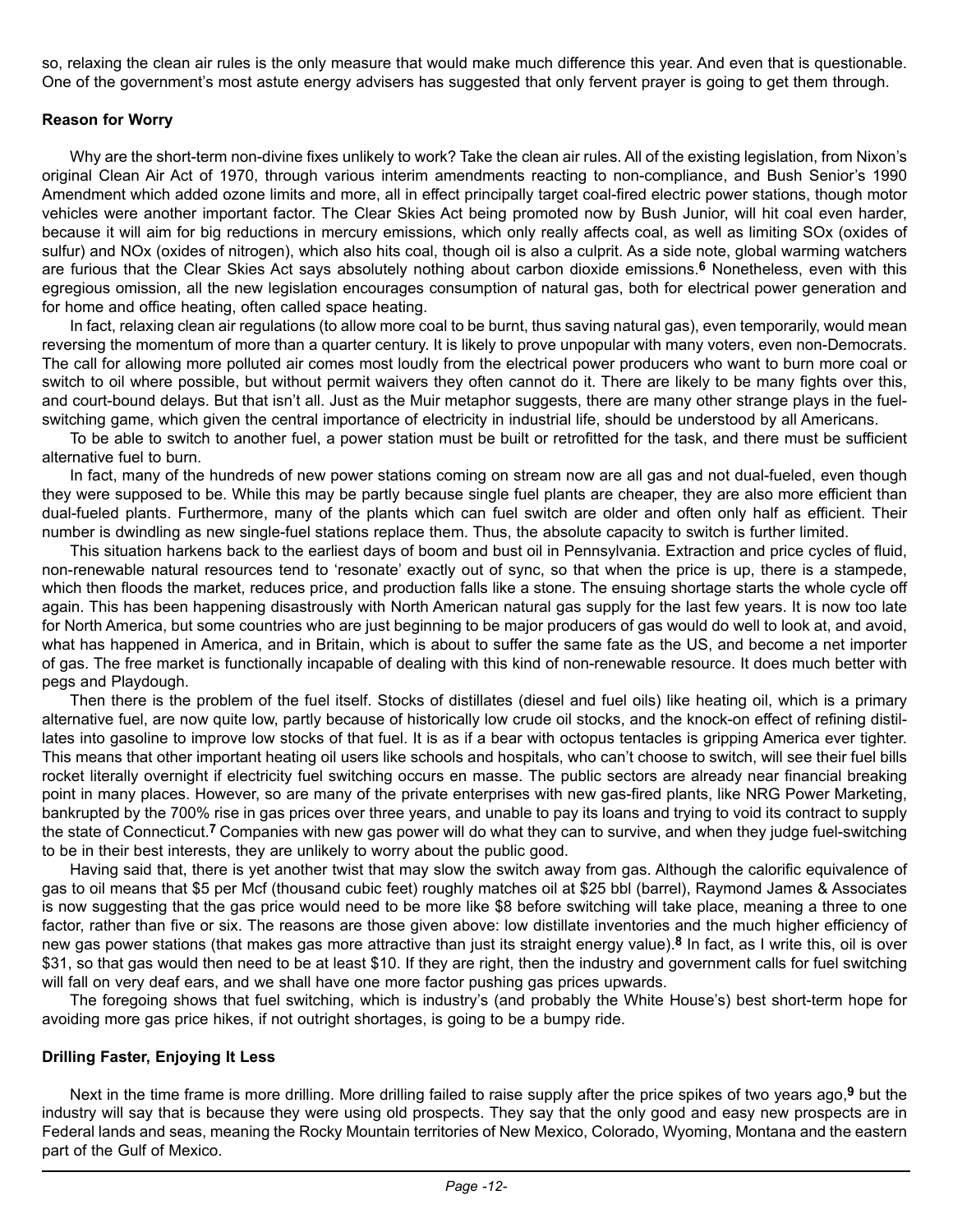It is almost a physical impossibility to get from permit to pipeline in less than six months, and even a year is tight, so extra drilling cannot be seriously regarded as a short-term fix. Nonetheless, the gas companies will use this situation to argue, lever and lobby for a great increase in permits to drill. No doubt the White House would like to back them all the way, indeed Cheney's 2001 National Energy Plan is quite explicit about it, but it may not be so simple. One of the defining factors of this situation, as with most petroleum peak events, is that it is the conventional, easy and cheap reserves that generally get taken first. There are usually reasons why the unconventional reserves are so called. They might as well be called "awkward". So it is with most of the gas that is off limits.

In the Intermountain West, which means mainly Wyoming, New Mexico, & Colorado, much of the new gas will be coalbed methane (CBM). This is gas associated with coal deposits, usually not economically interesting in themselves. The gas is extracted by pumping off some of the water above the coal deposit. The pumped water, however, contains many contaminants that increase its salinity and sodium**10** to abnormal levels.**11** When this water reaches ordinary soil, it will usually kill the existing vegetation while encouraging noxious species. It has a toxic effect on range and crop lands, especially when used as irrigation water. As so often with regulations, despite the banning of 'direct stream discharge' for new wells, many CBM producers are still allowed to discharge straight into stream channels under "grandfathering" schemes. Wells in the Powder River Basin in Wyoming can produce anywhere from 7,000 to 28,000 gallons of contaminated water a day, and there may be as many as three wells per 80 acres.**12** For an 80 acre system that can be over 50,000 gallons a day.

Ranchers and residents are beginning to tire of having their lands and watercourses ruined, and even those in favor of conventional gas production, such as Tom Leach, a former oil and gas worker from Colorado, are opposed to coal-bed methane. Last year, in what may be a landmark case, Delta County, Colorado (usually pro-mining) opposed a federal permit to allow CBM drilling.**13** If this pattern of local county opposition to federal permitting expands, it will make it much harder and slower to increase CBM production in the Rockies, where the NPC estimates there is 137 Tcf of gas off limits. Wyoming, home state of Dick Cheney, and the Green River and Powder River Basins, is becoming a hotbed of CBM resistance and organizing. We have seen examples of the Bush administration's corruption in packing the Bureau of Land Management with ex-industry people.**14** This can have the opposite effect intended, in helping to galvanize hostility and making it easier to mount legal opposition to permits.

Rising popular resistance to CBM may be tempered by the realization that this is not simply a nationwide re-run of the California phenomenon,**15** but a real shortage. Despite the local political difficulties, there is no doubt that the US will have to become increasingly reliant on coal-bed methane, or face higher likelihood of actual shortages.

#### **A Tale of Two Bushes**

The other major area of contentious gas supply is offshore. All the US coasts are targeted, but the supply prospects look most promising in the already prolific Gulf of Mexico. The problem for the Bush administration is that most of the Gulf area that is presently off limits is in the jurisdiction of Jeb Bush, the president's brother, and arch neo-conservative. But Jeb knows that three quarters of Floridians are opposed to drilling offshore and George W. knows that Florida is vital to another term in Pennsylvania Avenue.

No-one at the industry-dominated gas summit referred to this tricky conundrum directly, of course. They just made calls to open up restricted federal areas. But in a private press briefing, a Fox News reporter aggressively asked Secretary Abraham why he didn't just open up Destin Dome, off the Florida coast. Was it politically unacceptable?

In perhaps the most revealing remark of the day (albeit not made directly to the ears of his corporate supporters), Abraham said "That decision [to block offshore drilling access] was made after taking into account a lot of different perspectives." These words would not have pleased many with deep pockets but shortening tempers who were just out of earshot. Just before this, Abraham said "I think that those policies are not ones we are looking at right now. What we're trying to look at is other ways to address this short term. The broader policy issues are certainly open to Congress as it continues work an energy bill."

It looks as if for now the Gulf of Mexico will see further developments mainly in already permitted areas. This means more deep water drilling, which finds less gas and more oil, and new very deep wells in the old shallow areas.**16** But Jeb Bush should not relax too quickly, because in June the Senate moved to allow a new inventory of oil and natural gas resources along US coastlines, which some say is a prelude to lifting bans on offshore drilling on all three coasts.**17** This is no doubt what Abraham meant by "broader policy issues".

One of the puzzles in this 'supply push' scenario is the actual amount of gas being fought over. To hear industry talk one might imagine that the US was withholding reserves the size of Iran or Qatar. But in fact the numbers relative to US consumption are almost derisory, even though they might supply a less greedy and gas-addicted country for decades. Destin Dome, off Pensacola, for instance is reputed to have three trillion cubic feet of gas – a month and half of US demand. Petroleum geologists are not even sure of that, some even referring to it as Dusty Dome. Furthermore, these are not the giant shallow plays of the Gulf forty five years ago, but entail drilling to 20,000 feet,**18** with high-powered rigs costing up to \$50,000 a day. With natural gas at \$5 per thousand cubic feet (Mcf), operations are still economically profitable, but the energy profit is sinking rapidly.

To underline this, in signs which should send shivers through Washington, both BP and Shell have recently sold off Gulf of Mexico holdings to Apache, a company known for operating mature – in other words declining - fields.**19**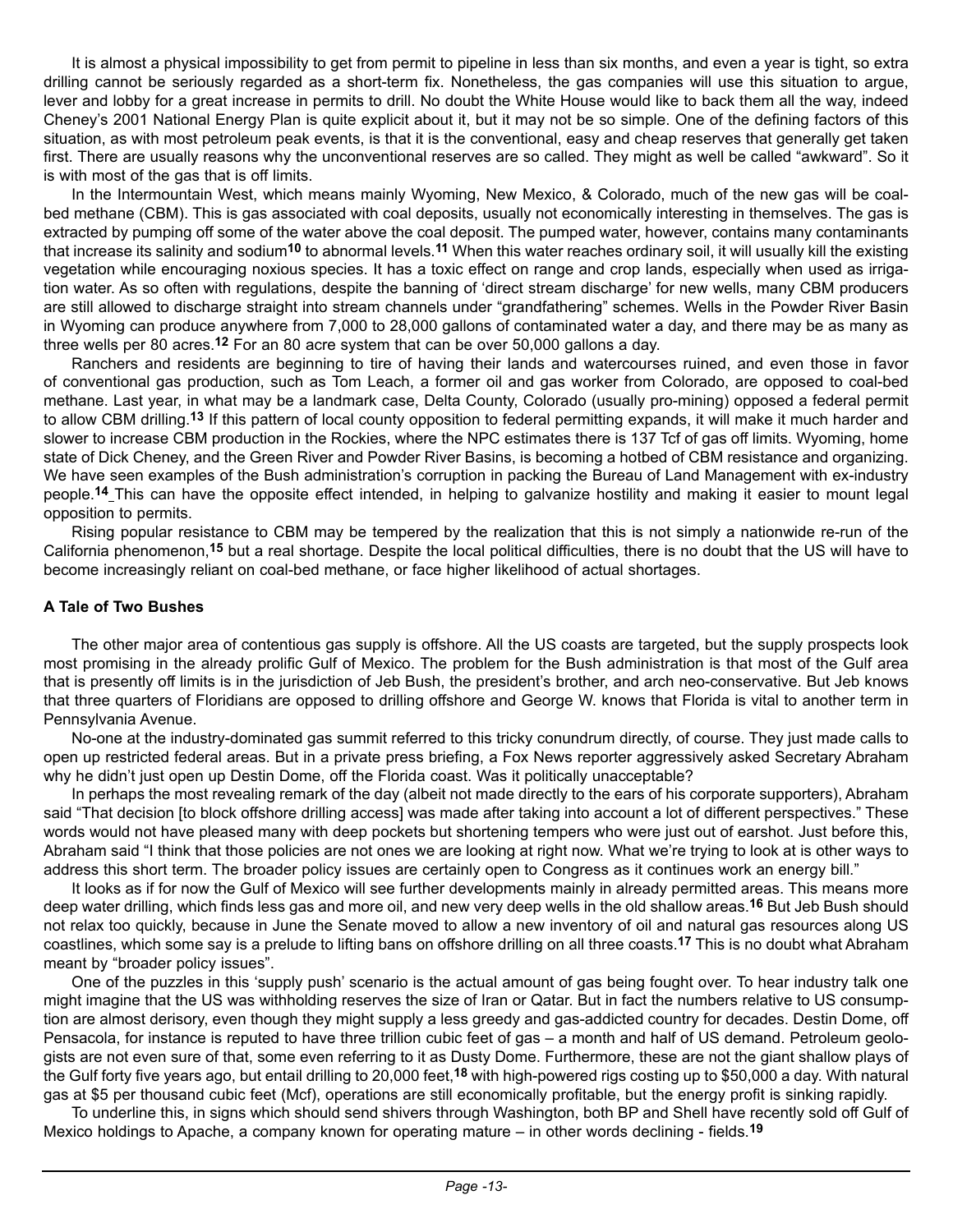#### **Alice's Gas Wonderland**

If the US is going to go down the path of draining every last gasp of domestic gas, then surely it would be a good idea to have some sound advice from petroleum geologists. But on June 26<sup>th</sup> 2003, not one such expert was called on to evaluate the claims of industry that the only real way forward was much more drilling.

In fact I personally asked Energy Secretary Abraham why there were no petroleum geologists in the line-up, and he angrily asked how that would help the short-term situation. The unwelcome answer would be that more drilling, allied with free market deregulation and greed, will get America still further into a black hole, from which it looks more impossible to escape. A stark assessment of US gas reserves may help the American, and indeed Canadian, public to understand that both the long and short term solutions involve using less energy all round, with the focus being on both natural gas and oil.

Meanwhile, before that unlikely day occurs, the other offshore sites on the industry's shopping list are the two main oceanic coasts. The problem in both cases is once again geological lack of large proven reserves. On June 26<sup>th</sup>, some US companies spoke of wanting to emulate Canada on its eastern seaboard, with its Hibernia and Sable Island gas production. But the geology on the US coasts further south is not the same. On the west coast, little oil or gas has been found anywhere, except some oil off California. There are no other proven petroleum deposits until you reach Alaska (the Cook Inlet), which aside from potential North Slope natural gas production, is in swift decline.**20**

#### **ANWR? Alaska?**

And what of the Arctic gas of Alaska and the Mackenzie Delta? It was discovered in the 1970s, and is regarded as having about 35 and 9 Tcf (trillion cubic feet) respectively. If this were all agreeably located in Texas (say near a certain ranch in Crawford?), then it would be quite a useful deposit, albeit not even two years of US consumption. On the other hand it would probably all be gone by now. The only realistic way of getting the untapped Arctic gas is via very expensive pipelines. The pipeline to the Mackenzie Delta in Canada's Northwest Territories has finally been set in process, but there are many regulatory procedures which may slow its completion somewhere between 2008 and 2010.**21** When or if it is finished, it is scheduled to provide somewhere between 800 million cubic feet and 1.2 Bcf per day to Alberta. Given that the tar sands are projected to require an extra 1.5 Bcf, that seems to offer little relief to American consumers.**22**

Some believe that efforts to get a gas pipeline to Alaska appear to be complicated by the Mackenzie agreement,**23** but not all of the potential pipeline builders agree. What is not in dispute is the fact that the pipeline is not here now, will likely cost at least \$15bn, and probably much more if the Athabasca over-runs are anything to go by, and will not be ready much before 2012, even if everything goes to plan and the US government offers huge subsidies.**24 27**

Considering that Spencer Abraham either personally knows most of the people he invited, not least because some of them give him campaign money, and they have made written pronouncements beforehand, why did he assemble a bunch of industry cronies who were bound to tell him to increase supply immediately, which is impossible, and reduce permitting, which unless done covertly will be politically costly, and won't help in time for an election anyway? Abraham's job may well be on the line over this, and indeed so might the President's re-election chances.

Is the Bush regime is so myopic and corrupt (colluding with the corporate kleptocracy from which they spring), that they cannot see what is staring them, and the American public, in the face?

The reality is that North America is a mature gas province, and that it has most certainly now peaked in production, just as with oil some thirty years ago, and any increases in continental gas consumption will have to come from LNG imports. Aside from the 1 Bcf from the reopened Cove Point terminal, there is no possibility of any more quick LNG, yet Secretary Abraham has just announced a follow-up gas summit, this time entirely focusing on LNG, which will include energy ministers from gas exporting nations.**28**

That leaves one other option: demand reduction. To judge from Abraham's opening remarks, and the tenor of the DOE (Department of Energy) website, that may have been what he had really come to hear. If so, then Mr. Abraham's previous bad record on green issues**29** has come back to haunt him. With none of his normal environment foes present (except the NRDC who bizarrely backed the Alaskan pipeline), the only words of demand reduction came from the unlikely source of the American Chemistry Council (ACC), who have said that "business as usual will not work this summer".**30** They have called for "a massive public education campaign to convince Americans to use less electricity this summer".**31** Furthermore, they have appealed to government to cut electricity and gas consumption in its 500 federal buildings. This at least seems possible, though only because of the political implications in swing states and on the economy. However, the ACC goes on to call for states to follow suit. The Democrats may decide to pretend to comply, but in reality do the opposite, or do nothing at all. It would be easy to do: gas numbers are notoriously easy to fudge, often revised, and are confusing at the best of times (which these are not).

Needless to say, the ACC call for reduced electrical consumption was entirely self-serving, since natural gas is a vital, and now painfully expensive, feedstock for everything from plastics to pharmaceuticals. Revealingly, for the ACC, at least publicly, the crisis is about "the runaway price of natural gas",**32** not about depletion. Meanwhile the electrical power producers are unlikely to have much time for demand reduction since they have spent more than \$100bn in the last few years on new gasfired power generators,**33** and much of it is now just coming online and hungrily looking for a return on that investment.

That leaves more 'demand destruction'. Fertilizer industry representatives noted that their industry had borne the brunt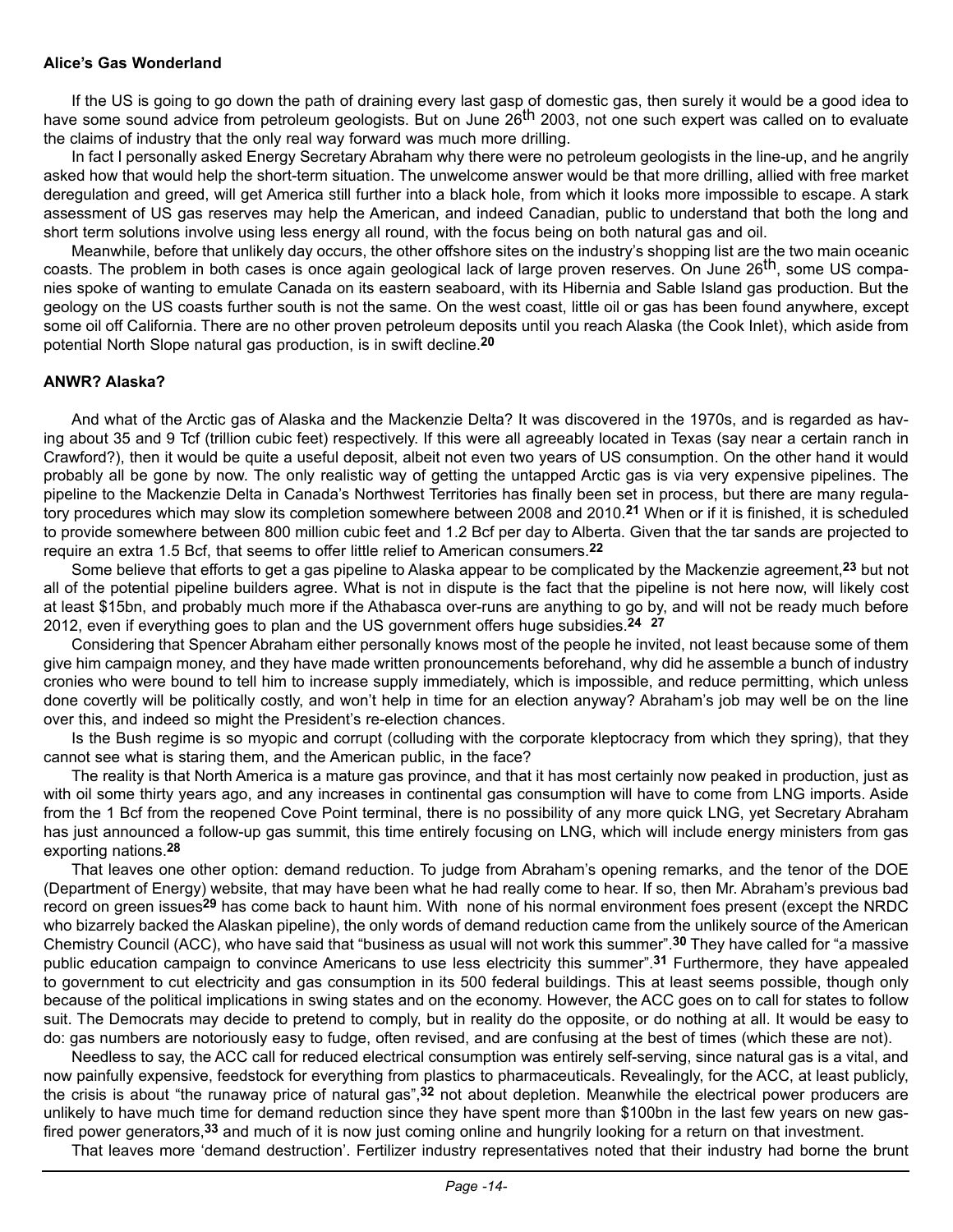of the three years of demand destruction, and that drastic refilling of the gas storage system was being done mainly at their expense. Half of their industry was now lying idle, and 20% has shut down permanently.**34** How much more 'demand destruction' can American industry provide? And how permanent is it? And of course the underlying demand for products like fertilizer and plastic doesn't really go away, manufacture just gets sent abroad, and the US then has to import it, with further unpleasant consequences for jobs and trade imbalances.

#### **Writing on the Wall**

As the day wore on, one could almost see Jimmy Carter's famous cardigan being lowered over Abraham's neck, like Damocles' sword. Behind the cardigan, the writing is on the wall. Sooner or later, and probably in the next few months, the unthinkable is going to happen: America is going to be forced to use less natural gas, just as it was forced to use less oil after 1973 – but this time it won't be geopolitics but geology in the driving seat.

But unlike oil in the 70s, it will, as noted, be very hard for America to increase gas imports. Greatly reducing absolute consumption of energy by restricting use, and radically increasing renewables, are apparently not real options, since the "American way" is not up for negotiation. Not voluntarily anyway. America lost its last traces of parsimony after World War II. The renewables business is decades behind where it would need to be to make much difference.

The morals of this story are as momentous as they are various, but strangely, as of this writing, more than two weeks after the Summit, the DOE is apparently not putting out its own report on the event's findings. This article may help to fill that void. This gas crisis should send a shockwave through energy-addicted countries like Britain, that are about to lose their energy independence, and send a message to all over-consuming countries, that rely upon a staggering and totally unsustainable intake of energy to fuel the vehicle of industrial capitalism. It should be telling us that there are, after all, 'limits to growth', that sustainable development is an oxymoronic nonsense.

It should make clear that oil wars will soon be joined by gas wars, unless the present path is averted.

To the world's mainly poor 'producers' of non-renewable, depleting petroleum resources, it should send a last warning to start limiting production now, and charging much, much more. For example, to take one of the few rich producers, why should Canada subsidize US economic imperialism and its continuing military attacks with cheap gas and oil and refined products? Some of that petroleum may even have gone into the planes that killed four Canadians in Afghanistan, and many innocent Afghanis besides, not to mention Iraqis, Colombians, and soon no doubt Nigerians, Algerians, Angolans, and perhaps Iranians.

Most of all, it should also be a call to those millions of good-hearted, generous Americans who genuinely loathe what is being done in their names, who would like to get off the petroleum addiction, but who realize that the system and the infrastructure, of which we are nearly all a part, make that largely impossible.

The call for a "massive public education campaign" is a good idea, but it must go far beyond the very limited aim of telling people to use less electricity this summer. Somehow it must tell, and convince, enough Americans about what is really going on.

The US is not looking at an isolated rerun of the 1970s, nor even a scaled-up version of the California phenomenon. This is the big one. Since the new millennium, America has only escaped a catastrophic gas crisis because of Ladyfern and lady luck. Ladyfern has all but run out, and maybe luck is about to as well.

#### **Additional Information**

· Julian Darley's 6/17/03 presentation on the natural gas crisis the Center for Strategic and International Studies (CSIS) "When Crunch Becomes Crisis" is available in several formats from the Post Carbon Institute www.postcarbon.org.

· Video and audio interviews with world authorities on oil and natural gas can be found at GlobalPublicMedia (www.g lobalpublicmedia.com).

*Websites: Post Carbon Institute www.postcarbon.org* • *Global Public Media www.globalpublicmedia.com*

*Julian Darley is a British environmental philosopher who researches and writes about non-market and non-technologybased responses to global environmental degradation. He is interested in finding cultural and social responses rather than orthodox market and technological "solutions", which rarely even slow down our rate of destruction, let alone change our direction. Two of his current projects are Global Public Media and Post Carbon Institute.*

*The Post Carbon Institute is exploring what civilization might look like without the use of hydrocarbons as energy and chemical feedstocks. It will offer education, research, and pilot projects directed to this end.* 

*Darley has an eclectic education: an MSc in Environment and Sociology from University of Surrey, UK, MA in Journalism and Communications from the University of Texas at Austin, and a BA in Music & Russian as well as philosophical studies at the Pontifical Gregorian University. He can be reached at julian@postcarbon.org.*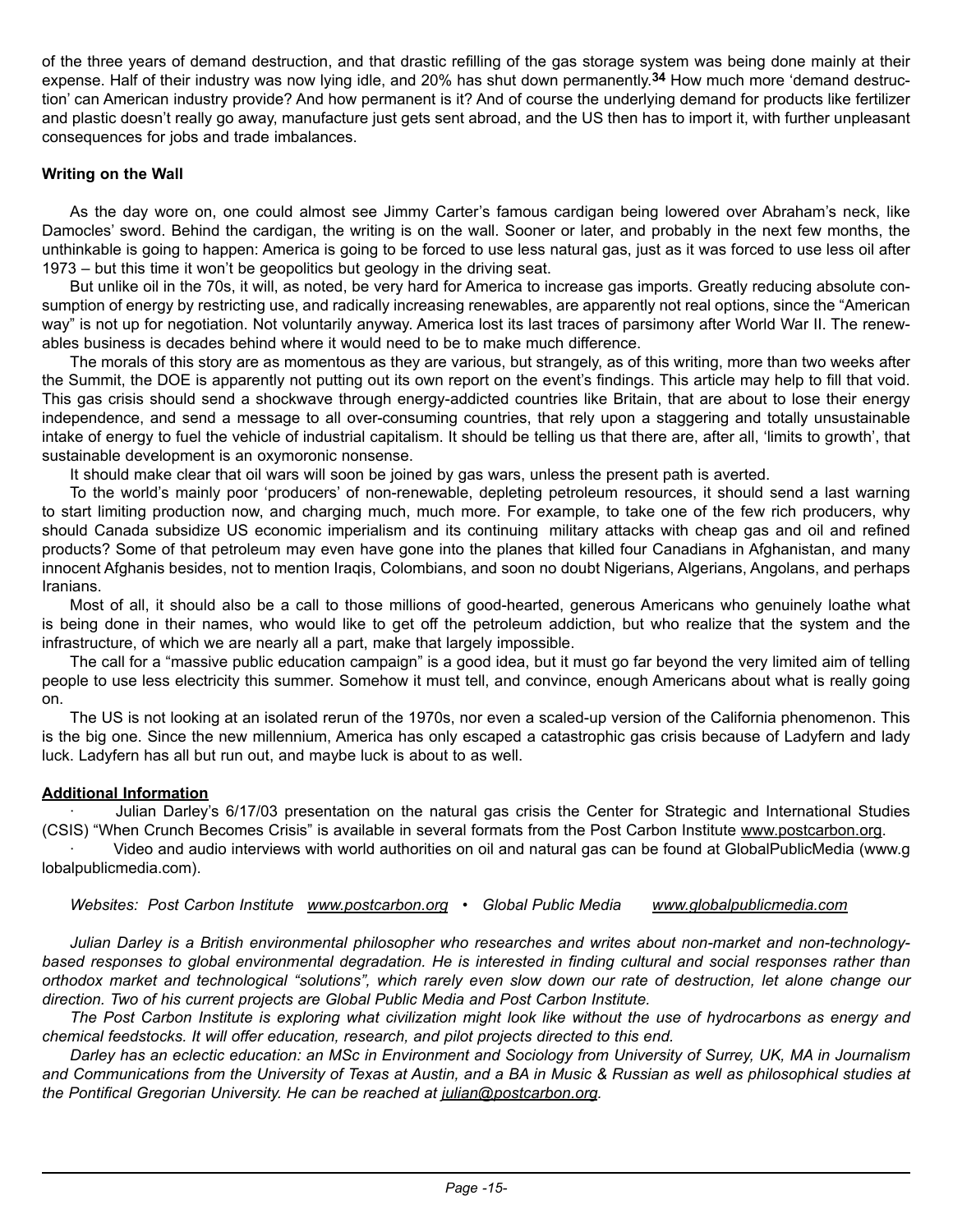#### **ENDNOTES**

- **1** 'Administration Blackout on Renewable Energy Continues at natural gas Summit One-sided "Discussion" Ignores Wind, Other Clean Power Solutions to Crisis', June 26, 2003 Union of Concerned Scientists http://www.ucsusa.org/news.cfm?newsID=350
- **2** http://www.eia.doe.gov/
- **3** 'Tight gas markets to last years:Morgan' by Claudia Cattaneo, Calgary Bureau Chief Financial Post June 24, 2003http://www.nationalpost.com/search/ site/story.asp?id=F876990E-8BC2-4993-A3D5-995E106F4486
- **4** 'Northern greed: BC's Ladyfern was touted as one of the biggest gas finds in Canadian history. Instead it was a bust. What went wrong?' by Andrew Nikiforuk 12<sup>th</sup> May 2003 http://www.canadianbusiness.com/features/article.jsp?content=20030512\_53695\_53695
- 5 Chief strategist to George W. Bush. Called "America's Joseph Goebbels", by Wayne Madsen (http://www.counterpunch.org/madsen1101.html)
- **6** 'Clear skies, cloudy climate: Bush's plan to reduce greenhouse gases leaves out the worstpollutant, carbon dioxide. Senator Carper has a better alternative' - by Roger Ballentine and Jan Mazurek http://www.ndol.org/blueprint/2002\_nov\_dec/21\_climate.html
- **7** 'Feds tell supplier to keep the juice flowing' Hartford-AP July 10, 2003 http://www.wtnh.com/Global/story.asp?S=1355087&nav=3YeXGpIu
- NRG again ordered to keep electricity flowing to CL&P' Associated Press Published July 11, 2003 http://www.startribune.com/stories/535/3982021.html **8** Natural gas Trends, RAILROAD COMMISSION OF TEXAS, May 12, 2003http://www.rrc.state.tx.us/divisions/gs/rap/ngtrends/ntrends030512.pdf
- **9** 'Half Full? Or Half Empty?' by Matthew R. Simmons,ASPO Workshop, IFP Conference Center, Paris, France May 26, 2003 http://www.simmonscointl.com/files/ASPO.pdf
- **10** Explanation of salinity and sodium hazard in 'Why are people concerned about CBM product water?' http://waterquality.montana.edu/docs/methane/ cbmfaq.shtml#Why%20are%20people%20concerned%20about%20CBM%20product%20water?
- **11** Coal Bed Methane Frequently Asked Questions http://waterquality.montana.edu/docs/methane/cbmfaq.shtml#How%20is%20coal%20bed%20methane %20extracted%20from%20the%20coal%20seam
- **12** 'Why are people concerned about CBM product water?' http://waterquality.montana.edu/docs/methane/cbmfaq.shtml#Why%20are%20people%20conce rned%20about%20CBM%20product%20water?
- **13** 'Gas well applications rejected Commissioners cite dangers to watershed in denying 4 of 5 requests' by Ellen Miller *Rocky Mountain News* July 23, 2002 http://www.grandmesacitizensalliance.org/news/rckymtnnewswellsreject.html
- **14** 'BLM officials address conflict-of-interest charges' June 10, 2002 http://www.nrdc.org/bushrecord/2002\_06.asp
- **15** 'El Paso Corp. withheld gas during crisis, judge rules' by Joe Cantlupe *COPLEY NEWS SERVICE* September 24, 2002 http://www.signonsandiego.com/ news/reports/power/20020924-9999\_1n24elpaso.html
- **16** "The Gulf of Mexico down to about 500m is already deeply depleted of both oil and gas. It is not primarily a permitting problem. They have already taken most of what is there. The Atlantic margin is singularly unprospective – the industry hasn't much interest in going there anyway in reality, although the<br>image makers like to explain their predicament this way". Dr Colin C
- **17** 'Working on drilling Despite president's promise, threat to Florida's coastline grows' June 27. 2003 http://www.heraldtribune.com/apps/pbcs.dll/article?AID= /20030627/NEWS/306270565/1030
	- 'US Senate OKs study of Florida,Calif energy reserves' Reuters, 06.12.03, by Chris Baltimore WASHINGTON (Reuters) http://www.forbes.com/ markets/newswire/2003/06/12/rtr998413.html
- **18** 'Will Jurassic Shed 'Dusty' Sobriquet? Destin Dome Has New Objectives' by LOUISE S. DURHAM EXPLORER Correspondent http://www.aapg.org/ explorer/2001/10oct/destindome.html
- **19** 'Apache Acquires GOM Shallow Water Acreage from Shell' 2003-07-03 http://www.rigzone.com/news/article.asp?a\_id=7232 'Apache Closes Purchase of Gulf of Mexico Assets From BP' March 18, 2003 http://www.rigzone.com/news/article.asp?a\_id=5964 'Apache selling 32 west Gulf of Mexico blocks' NEW YORK, June 2 (Reuters) http://uk.biz.yahoo.com/030602/80/e1dkk.html
- **20** 'North Slope, Cook Inlet production hit skids' by Rose Ragsdale *Alaska Oil & Gas Reporter* May 15, 2002 http://www.oilandgasreporter.com/stories/ 051502/pro\_production\_skids.shtml
- **21** 'South from Canada ... and Alaska: Mackenzie and North Slope gas vital to North America's long-term supply' by Gary Park Petroleum News Calgary Correspondent Vol. 8, No. 26 Week of June 29, 2003 http://www.petroleumnews.com/pnarch/030629-03.html
- **22** Ibid
- **23** 'Mackenzie pipeline would carry only Canadian gas' by *Alaska Oil & Gas Reporter* Staff July 1, 2003 http://www.oilandgasreporter.com/stories/070103/ ind\_20030701004.shtml
- **24** 'North Slope gas producers stand by pipeline cost conclusion' by Ian McKinnon for the *Alaska Oil & Gas Reporter* March 6, 2002 http://www.oilandga sreporter.com/stories/030602/can\_producers\_cost.shtml
- **25** 'U.S. looks to LNG to tap world's natgas supplies' by Spencer Swartz SAN FRANCISCO *Reuters* June 17 2003 http://biz.yahoo.com/rc/030617/energy\_ lng\_us\_1.html
- **26** 'Dominion Prepares For Tanker Deliveries: Gas Shipment Set for Cove Point in July' by Raymond McCaffrey *Washington Post* Staff Writer June 8, 2003 http://www.washingtonpost.com/ac2/wp-dyn?pagename=article&node=& contentId=A26574-2003Jun6&notFound=true
- **27** 'Energy Secretary Abraham Announces Second natural gas Summit of the Year Energy Ministers and Industry to Discuss Increasing Liquefied natural gas Supplies in the US' July 8, 2003 http://www.energy.gov/engine/content.do?PUBLIC\_ID=13702&BT\_CODE=PR\_PRESSRELEASES&TT\_ CODE=PRESSRELEASE
- **28** Bush admin plans meeting to discuss LNG imports' Reuters:WASHINGTON, July 8 2003 http://pro.energycentral.com/professional/news/gas/news\_ article.cfm?id=3974678
- **29** Spencer Abraham on Environment (pro-business/anti-conservation voting record) http://www.issues2000.org/Senate2000/Spencer\_ AbrahamEnvironment.htm
	- 'From Senator "Lunkhead" to Energy Czar: A Year in the Life of Spencer Abraham' by Jeffrey St. Clair, April 17, 2002 http://www.counterpunch.org/ stclair0418.html

 'Yucca Mountain Recommendation Tainted by Undue Influence of Nuclear Industry Lobbyists Science Smothered Under a Mountain of Lobbyists, Report Says, April 1, 2002 http://www.citizen.org/pressroom/release.cfm?ID=1069

- **30** Page 1, Letter to NPC Summit from Gregori Lebedev, President & Chief Executive Officer, American Chemistry Council 25th June 2003 http:// accnewsmedia.com/docs/1300/1234.pdf
- **31** Page 2, idem.
- **32** http://accnewsmedia.com/site/page.asp?TRACKID=&VID=1&CID=253&DID=974#SKIP
- **33** http://news.ft.com/servlet/ContentServer?pagename=FT.com/StoryFT/FullStory&c=StoryFT&cid=1054966085010<br>**34** Page 1. Letter to NPC Summit from Kraig R. Naasz. President of The Fertilizer Institute (TFI) June 24, 2003 h
- **34** Page 1, Letter to NPC Summit from Kraig R. Naasz, President of The Fertilizer Institute (TFI) June 24, 2003 http://www.tfi.org/letter%20to%20doe%20 sec%20abraham%20on%20summit%20terra%20\_final\_%20%20june%202%85.pdf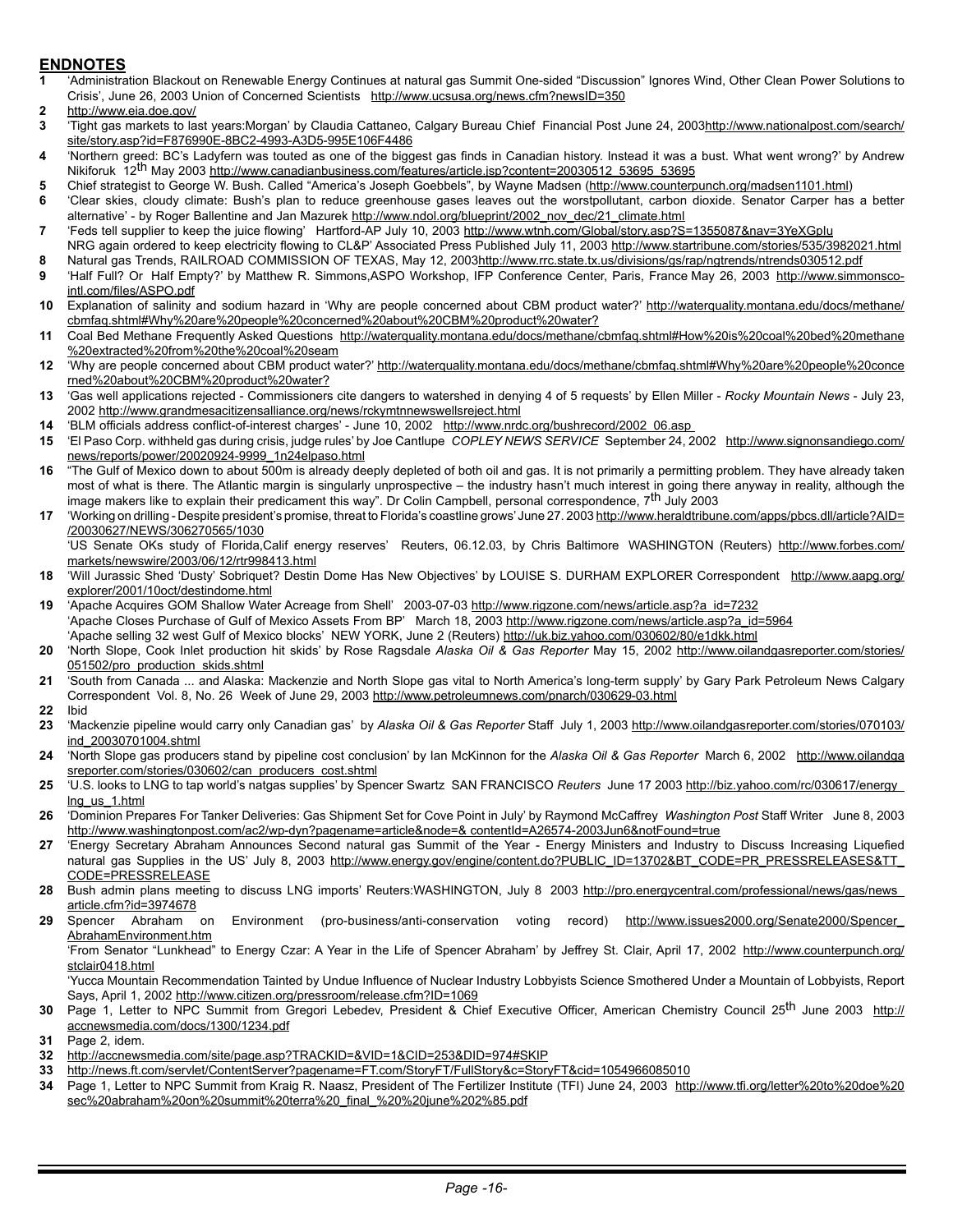#### *(continued from page 1, Blood In The Water)*

Henry Waxman (D) that has been in place since last March of this year.

On Sunday July 13, Britain's *Independent*, signaling a very rough road ahead for Prime Minister Tony Blair published a story titled "Twenty Lies About the War." The top two lies listed were that Iraq was responsible for the 9/11 attacks, and that Iraq had been working with al Qaeda. The entire story is located at:

http://news.independent.co.uk/uk/politics/story.jsp?story=424008. Every British and American assertion about Iraq is now on the table. So is 9/11. And there is no way out for either Blair or Bush.

It is critical to understand what last Friday's statement addressed, and what it did not. Tenet's ultimate position on the line in Bush's based-upon-fiction Iraqi attempts to purchase uranium was that "the statement was factually correct because the British government had released a report saying so." This is the same position taken by Rice. Since there is a clear record that George Tenet, the CIA, the Defense Intelligence Agency, the International Atomic Energy Agency, and the State Department all knew that the charge was unfounded for months before the speech, this amounts to Tenet, Rice and Bush stating that the line was included after it was known that it was false, only because of a technicality. Six-year-old children deceive better than this.

That position is an admission of intent to deceive the American people and the world. Tenet's statement itself begs the question, "Well, if you knew it was false, why did you sign off on it?"

Secondly, there is a clear record showing that not only were the documents on which the allegations were based known to be forged well in advance of the speech, it had been demonstrated clearly that there was no other evidence supporting the claims. Tony Blair's assertions that he still believes the allegations "based upon separate intelligence which he has not shared with the US" are ludicrous, especially in light of the fact that the British government was at the time unaware that Vice President Cheney had ordered the dispatch of retired US Ambassador Joseph Wilson IV to personally investigate in February 2002. Wilson's recent statements on *Meet The Press*, to The *New York Times* and in *TIME* make that clear.

As *TIME* reported on July 13, just two days after the Bush gambit, Wilson, with no knowledge of the forged documents which had surfaced through the Italian government in late 2001, returned from Niger in March 2002 after conducting a thorough investigation and concluded that the sales or negotiations had not taken place. Wilson said that, "The question was asked of the CIA by the office of the vice president. The office of the vice president, I am absolutely convinced, received a very specific response to the question it asked, and that response was based upon my trip out there."

As retired CIA analyst Ray McGovern has pointed out, it is ludicrous to expect that Cheney sent Wilson to investigate, and then did not want a report when Wilson returned. Yet, that is the Vice President's position.

*TIME* wrote:

*Wilson spent eight days sleuthing in Niger, meeting with current and former government officials and businessmen; he came away convinced that the allegations were untrue. When he returned to Washington in early March, Wilson gave an oral report about his trip to both CIA and State Department officials. On March 9 of last year, the CIA circulated a memo on the yellowcake story that was sent to the White House, summarizing Wilson's assessment. Wilson was not the only official looking into the matter. Nine days earlier, the State Department's intelligence arm had sent a memo directly to Secretary of State Colin Powell that also disputed the Italian intelligence. Greg Thielmann, then a highranking official at State's intelligence research unit, told TIME that it was not in Niger's self-interest to sell the Iraqis destabilizing ore. 'A whole lot of things told us that the report was bogus.'*

#### **Shooting from the Lip**

Contrary to press stories indicating that Friday's African statements by Bush and Rice pointing fingers at Tenet for the crime were well-considered in advance, it is much more likely that an increasingly unstable Bush shot from the lip as he responded (again) to barrages of questions about his allegations that Saddam Hussein had sought to purchase uranium from Niger for a "reconstituted" nuclear weapons program. "I gave my speech to the nation and it was cleared by the intelligence agencies," said Bush. A short time later, National Security Advisor Condoleezza Rice was holding an unusual and hastily arranged press conference aboard Air Force One that many reports later described as a full broadside against DCI Tenet.

It was a moment the press had apparently been waiting for.

Confronted by official statements that he was responsible for the inclusion of the Niger/uranium references Tenet had but two choices. He could issue a confession that would ultimately not stand, or he could call George W. Bush an out-and-out liar. The latter would have crippled the US government.

Tenet's actions have been described as falling on his sword. Such a description is inaccurate because Tenet is far from dead. He has suffered only a flesh wound while the administration itself may be mortally wounded. For saving the government from an immediate and unavoidable constitutional crisis, Tenet, a shrewd political player who had previously served on the staff of the Senate Intelligence Committee, will be viewed as a hero by some inside the Beltway. He may have to offer to resign at some point, and may choose to do so with this event as the pretext, rather than face heavy scrutiny for a bothersome list of contradictions about the 9/11 attacks which are now fully back on the table and soon to be under renewed scrutiny. Remember, Tenet holds the secrets to 9/11, which may explain why a post-foot-in-mouth Bush is kissing Tenet's clandestine buttocks in public and reaffirming his confidence in him.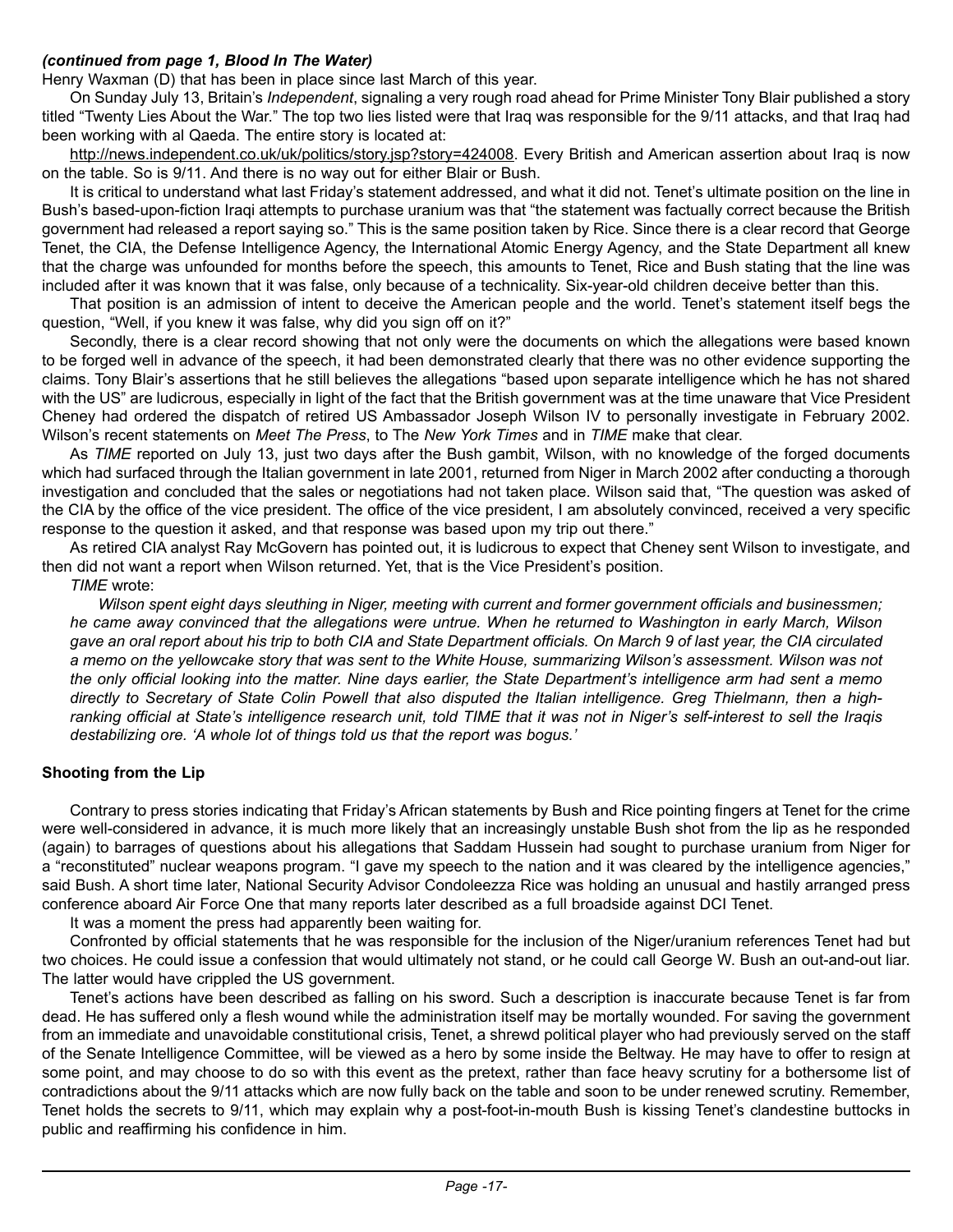#### **Waiting for the Moment**

It was almost as if the press had been waiting for the moment and had their stories already in the works. In fact, a number of stories preceding Friday's presidential foot-chewing session show that - as described in *FTW's* two-part series *Beyond Bush* - the inertia had already turned.

**July 6** - In an op-ed piece written for The *New York Times*, Joseph Wilson wrote that the CIA had sent him to Niger at the request of Cheney. Wilson also wrote, (putting British intelligence and Tony Blair on the spot) that, "It did not take long to conclude that it was highly doubtful that any such transaction had ever taken place." Niger's uranium industry is run by European, Japanese and Nigerian companies and monitored by agencies like the IAEA. Wilson wrote, "There's simply too much oversight over too small an industry for a sale to have transpired."

**July 7** - A scathing editorial in The *San Francisco Chronicle* by Harley Sorenson titled, "The Madness of King George" lambasted the president for his statements to Ha'aretz that he received direct instructions from God. Sorenson wrote, "I'm becoming convinced that our president, the man with his finger on the nuclear trigger, is a bona fide nutcase."

**July 8** - *CNN*, after the White House admitted that the assertion was inaccurate, wrote "It remains unclear why senior administration officials did not know about Wilson's findings to the CIA that the reports... were bogus...

"A British panel also found intelligence on the Iraq allegations was inaccurate, according to reports."

Blair was already cooked.

"US officials said a report citing Wilson's conclusions was given to the White House and other agencies nearly a year before the president's State of the Union address."

**July 10** - *CBS* publishes a lengthy and devastating poll headlined "US Losing Control in Iraq". In it, a wide range of questions showed that the Bush administration is losing support everywhere and on all major issues.

#### **Ready, Set, Go!**

After the fateful statements from Bush and Rice, the reactions came swiftly and unequivocally.

**July 11** - First out of the gate was *MSNBC*'s Michael Moran who has written some compelling stories since 9/11. "The familiar drip, drip, drip of a brewing political scandal echoes through the power centers of Washington and London these days." Moran quoted a source close to the Bush family as saying, "They have to get by this and they have to do it very soon." Moran then nailed Rice in a lie by quoting her statement that, if George Tenet had any objections about the uranium claim, "he did not make them known." In fact, he had done so three months before and in a variety of methods. Moran then re-emphasized a damning statement from Pentagon Deputy Secretary Paul Wolfowitz who stupidly admitted in a May *Vanity Fair* interview that the *WMD*  issue had been selected (instead of oil) as an issue of convenience on which the war could be sold to the American people.

Moran then roasted Blair's goose by pointing out the public defection of former Foreign Secretary Robin Cook and his statements that the pretext for the whole war was a concoction.

**July 12** - *CNN* in an early follow-up story reported that Senate Intelligence Chairman and Bush loyalist Pat Roberts was criticizing Tenet for "extremely sloppy handling" of the uranium mess and that, "Roberts also accused the agency of orchestrating a 'campaign of press leaks' to discredit the president." The *CNN* story went on state, "Tenet said top administration officials - including Bush and Vice President Dick Cheney - were never briefed on CIA's skepticism... Nor did he tell members of the administration last fall."

Now we have Tenet calling Wilson a liar. Then *CNN* chose to headline the concluding section of the story with a quote from Democratic challenger Howard Dean, this is "beginning to sound a little like Watergate."

**July 12** - *CBS* News reported that many members of Congress were not satisfied with Tenet's statement. It then quoted a former National Security Council staff member as saying, "I anticipate that George Tenet... will probably be sacrificed on this one. He has taken the fall, and I think the administration will wait to see whether this flies. I'd doubt (it will)." CBS then quoted former Republican White House staffer David Gergen as saying, "Somebody in the administration, not in the agency, wanted to put this in the speech and got the CIA to sign off on it, even though everybody knew within the US government that there were real doubts about the validity of the report. And that's what constitutes the misleading quality of it."

**July 12** - The *Washington Times of London* ran a story titled, "Bush Team Split As CIA Becomes The Fall Guy." It said, "The first salvo in what degenerated into open warfare within the Bush Administration was fired by the President himself... It capped one of the worst weeks Mr. Bush has endured since the September 11 attacks and put the... White House on the defensive as it struggled to protect the President from allegations that he may have knowingly lied to the American public... In anonymous briefings to the US media on Thursday CIA officials insisted that the agency explicitly told the White House that the claim was false before the speech."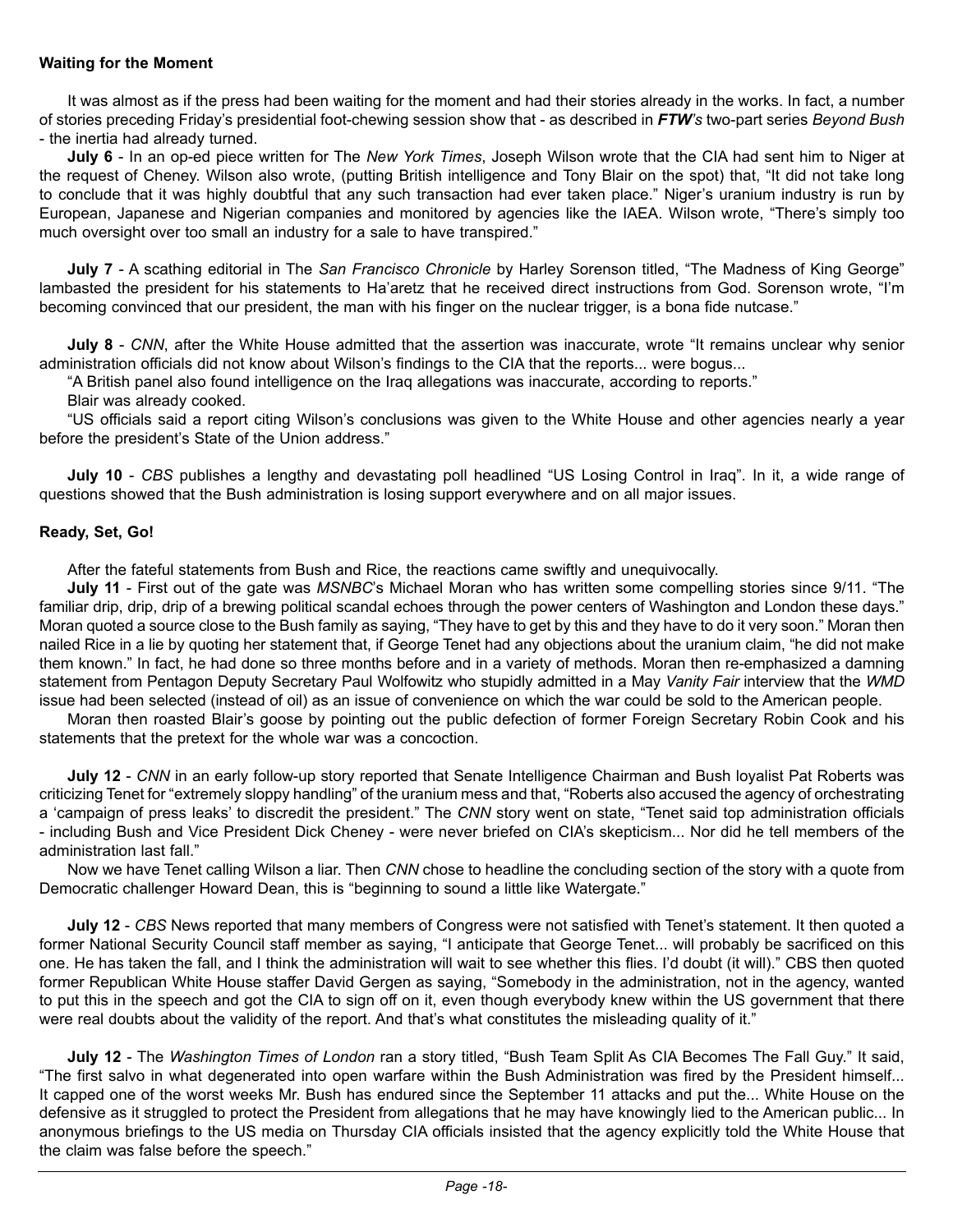**July 12** - In a scathing editorial titled, "The Uranium Fiction," The *New York Times* wrote, "We're glad that someone in Washington has finally taken responsibility for letting President Bush make a false accusation about Saddam Hussein's nuclear weapons program... but the matter will not end there." After pointing to the Wilson investigation and reports The *Times* wrote, "The uranium charge should never have found its way into Mr. Bush's speech. Determining how it got there is essential to understanding whether the administration engaged in a deliberate effort to mislead the nation about the Iraqi threat."

**July 12** - Eleanor Clift writing in *Newsweek* titled her story, "No Mistakes Were Made." Her lead paragraph bespoke the escalating tone of criticism for Bush et al. "President Bush is certain he did the right thing by going to war in Iraq. Bush never second-guesses himself, a trait that permeates his administration and contains the seeds of his undoing... He can't let cracks appear or the whole edifice could crumble. The moment Bush landed on the USS Lincoln, he was caught in his own hubris." Clift then took apart the administrations boasts that it had a broad international coalition supporting the invasion quoting a democratic lawmaker as saying, "I'm not interested in three Latvians in bio-chem suits."

**July 12** - The *Associated Press*, a little more reserved in its reporting, stated, "[Senate Intelligence Chair Pat] Roberts charged that unnamed intelligence officials were telling the press that the CIA warned the White House that the information about Iraq trying to obtain uranium from Africa were unfounded. But as late as ten days before the State of the Union speech, Roberts said the CIA was still saying that Iraq was trying to get uranium from Africa." That's interesting.

Where's the record of that Senator?

**July 13** - In a page 1 story of the Sunday edition of The *Washington Post*, veteran reporter and CIA conduit Walter Pincus fired back at Bush. His headline was "CIA Got Uranium Reference Cut in October." In describing how Tenet had previously successfully intervened to have an October reference to the uranium removed from a Bush speech, Pincus wrote, "Tenet argued personally to White House officials, including deputy national security adviser Stephen Hadley, that the allegation should not be used... Another senior official with knowledge of the intelligence said the CIA had doubts about the accuracy of the documents underlying the allegation, which months later turned out to be forged.

If Hadley knew, then Condoleezza Rice knew. And her finger pointing is an outright lie.

Pincus continued, "It is unclear why Tenet failed to intervene in January to prevent the questionable intelligence from appearing in the president's address to Congress when Tenet intervened three months earlier in a much less symbolic speech... But it is clear from the new disclosure about Tenet's intervention... that the controversy continues to boil, and as new facts emerge a different picture is being presented than the administration has given to date..."

"...Cheney, insisted on including Hussein's quest for a nuclear weapon as a prominent part of their public case for war in Iraq."

Pincus then dropped a bombshell. He reported that a senior administration official had stated, "seeking uranium from Niger was never in the drafts". He then followed it up by stating, "A senior administration official said Bush's chief speechwriter... does not remember who wrote the line that has wound up causing... so much grief."

**July 13** - The *New York Times*, calling the matter a "political storm" drew the noose tighter by reporting that "[Tenet's] involvement [in pulling the statement from the October speech] indicates that both he and the White House were aware of the doubts about the intelligence three months before the State of the Union speech.

"With the matter threatening to undermine Mr. Bush's support at a time when American soldiers continue to be killed in Iraq...the White House was clearly seeking to put the matter to rest."

In a new twist, The *Times* also reported that, "After CIA officials raised concerns about the wording in an early draft the speech, the White House changed it to make it vaguer and to attribute it to Britain." Then The *Times* raised the specter that Tenet and Colin Powell might have set the administration up. "Participants in the process note that Mr. Tenet reviewed the same material with Mr. Powell as they prepared the presentation to the United Nations. The two men decided together that the story of Iraqi efforts to obtain uranium... could not be supported.

But Powell is not off the hook. (See below)

**July 13** - The *Los Angeles Times* checked in with a major story that said, "But the administration effort to have Tenet accept responsibility triggered new recriminations on Saturday - including a sharp rebuke from a key Democrat on Capitol Hill - that suggest the issue is far from closed...

"...the administration continued to face persistent questions.

"Senator John D. 'Jay' Rockefeller IV (D-WVa) vice chairman of the Senate Intelligence Committee said the White House has yet to explain how discredited claims about Iraqi efforts... made their way into the speech to begin with..."

"Tenet and the CIA 'have been made to take the fall to shield the president and his advisers,' Rockefeller said, adding that he believes that the National Security Council pressed to include the allegation even though it 'knew the underlying information was not credible.'"

"Rockefeller directed particularly pointed criticism at National Security Adviser Condoleezza Rice, saying her very public role in pinning the blame on Tenet is 'dishonorable.'"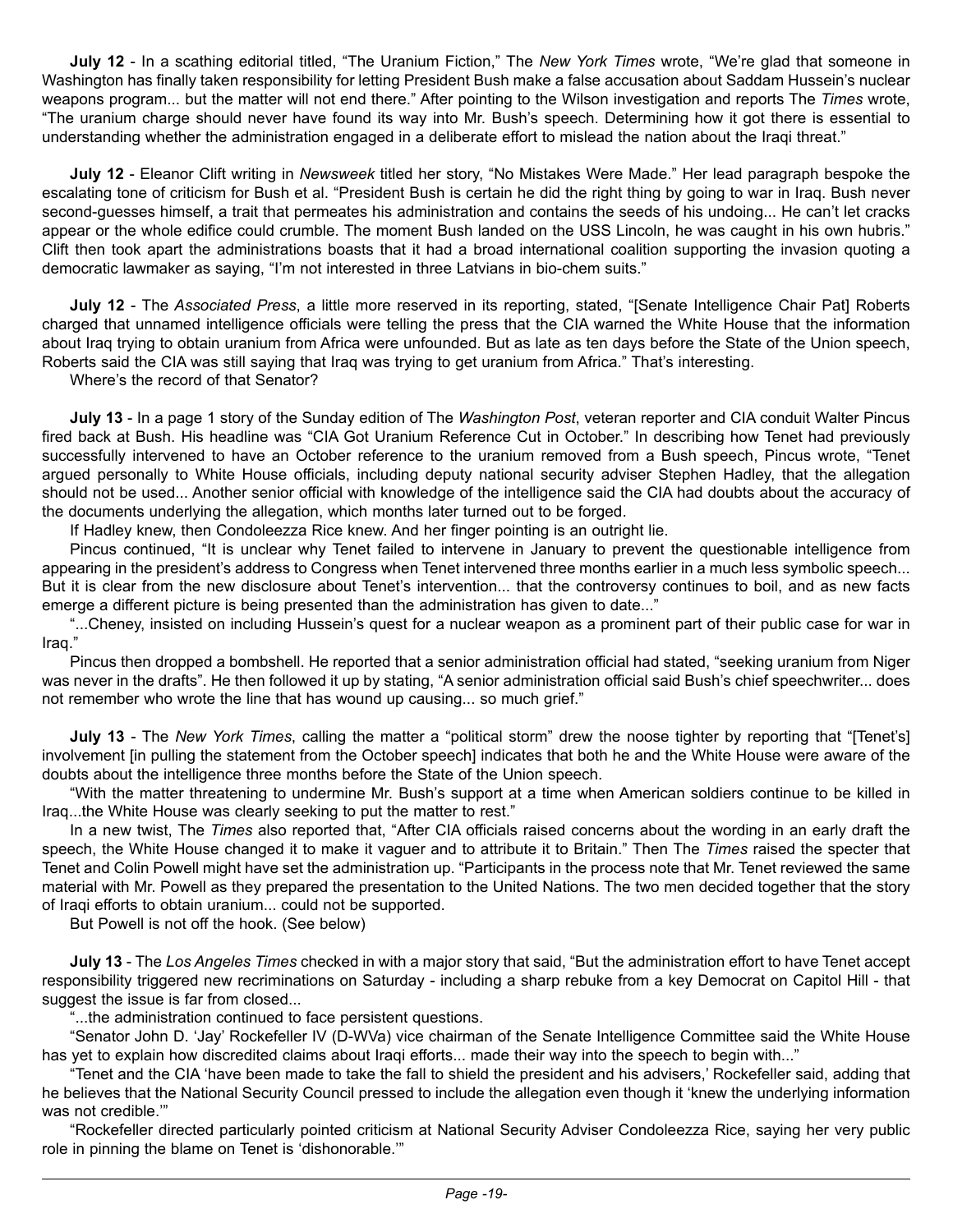"'Why does this all fall on George Tenet? Because it's convenient,' Rockefeller said. 'My guess is [Rice] had a lot more to do with this mistake than Tenet did.'"

**July 13** - *TIME* Magazine took the unraveling process further in a story titled, "A Question of Trust." In questioning whether Bush's credibility has taken a major hit, the article by Michael Duffy and James Carney pointed out that before the Friday statements by Bush and Rice the admission of the "error" in the speech had "instead sparked a bewildering four days of changing explanations and unusually nasty finger pointing by the normally disciplined Bush team."

In a statement that suggests to this writer that the original forged documents might have been planted by the CIA or the National Security Council (remember Iran-Contra?), *TIME* wrote, "Finally, in late 2001 [just after 9/11], the Italian government came into possession of evidence suggesting that Iraq was again trying to purchase yellowcake from Niger. Rome's source provided half a dozen letters and other documents alleged to be correspondence between Niger and Iraqi officials negotiating a sale. The Italians' evidence was shared with both Britain and the US.

"When it got to Washington, the Iraq-Niger uranium report caught the eye of someone important: Vice President Dick Cheney."

Then *TIME* began the process of naming names by listing top CIA analyst Alan Foley and presidential aide Robert Joseph as playing key roles in the battle over whether to use the information or not.

When the hearings start, just as with Watergate, these men will be among the first to testify, and their testimony will begin the long and excruciating death of the Bush presidency.

#### **THE BRICK WALL**

The brick wall against which all of the administration's chess pieces will be crushed was outlined in an unanswered March 17 letter from California Congressman Henry Waxman (D) to President Bush. The record laid out by Waxman also makes it perfectly clear that Secretary of State Colin Powell is as implicated as any member of the Bush administration.

Before presenting Waxman's irrefutable record, it is important to ask one question: Who or what is capable of orchestrating events to remove the Bush presidency and yet leave the US with the Patriot Act, Homeland Security, a National Security Strategy calling for pre-emptive attacks on foreign powers, Total Information Awareness, and, above all, Iraqi oil and the proceeds of Afghan heroin sales flowing through US banks? It isn't Henry Waxman, that's for sure.

To view the original letter, please visit: http://www.house.gov/reform/min/inves\_admin/admin\_nuclear\_evidence.htm A portion of Waxman's letter reads:

#### **Use of the Evidence by U.S. Officials**

The evidence that Iraq sought to purchase uranium from an African country was first revealed by the British government on September 24, 2002, when Prime Minister Tony Blair released a 50-page report on Iraqi efforts to acquire weapons of mass destruction. As The *New York Times* reported in a front-page article, one of the two "chief new elements" in the report was the claim that Iraq had "sought to acquire uranium in Africa that could be used to make nuclear weapons."<sup>1</sup>

This evidence subsequently became a significant part of the U.S. case against Iraq. On December 7, Iraq filed its weapons declaration with the United Nations Security Council. The U.S. response relied heavily on the evidence that Iraq had sought to obtain uranium from Africa.

For example, this is how The *New York Times* began its front-page article on December 13 describing the U.S. response: "American intelligence agencies have reached a preliminary conclusion that Iraq's 12,000 page declaration of its weapons program fails to account for chemical and biological agents missing when inspectors left Iraq four years ago, American officials and United Nations diplomats said today."

In addition, Iraq's declaration on its nuclear program, they say, leaves open a host of questions. Among them is why Iraq was seeking to buy uranium in Africa in recent years.<sup>2</sup>

The official U.S. response was provided on December 19, when Secretary of State Colin Powell appeared before the Security Council. As The *Los Angeles Times* reported, "A one-page State Department fact sheet... lists what Washington considers the key omissions and deceptions in Baghdad's Dec. 7 weapons declaration."3 One of the eight "key omissions and deceptions" was the failure to explain Iraq's attempts to purchase uranium from an African country.

Specifically, the State Department fact sheet contains the following points under the heading "Nuclear Weapons": "The Declaration ignores efforts to procure uranium from Niger. Why is the Iraqi regime hiding their uranium procurement?" A copy of this fact sheet is enclosed with this letter.

The Iraqi efforts to obtain uranium from Africa were deemed significant enough to be included in your State of the Union address to Congress. You stated: "The British government has learned that Saddam Hussein recently sought significant quantities of uranium from Africa."4 As The *Washington Post* reported the next day, "the president seemed quite specific as he ticked off the allegations last night, including the news that Iraq had secured uranium from Africa for the purpose of making nuclear bombs."5

A day later, Defense Secretary Donald Rumsfeld told reporters at a news briefing that Iraq "recently was discovered seeking significant quantities of uranium from Africa."<sup>6</sup>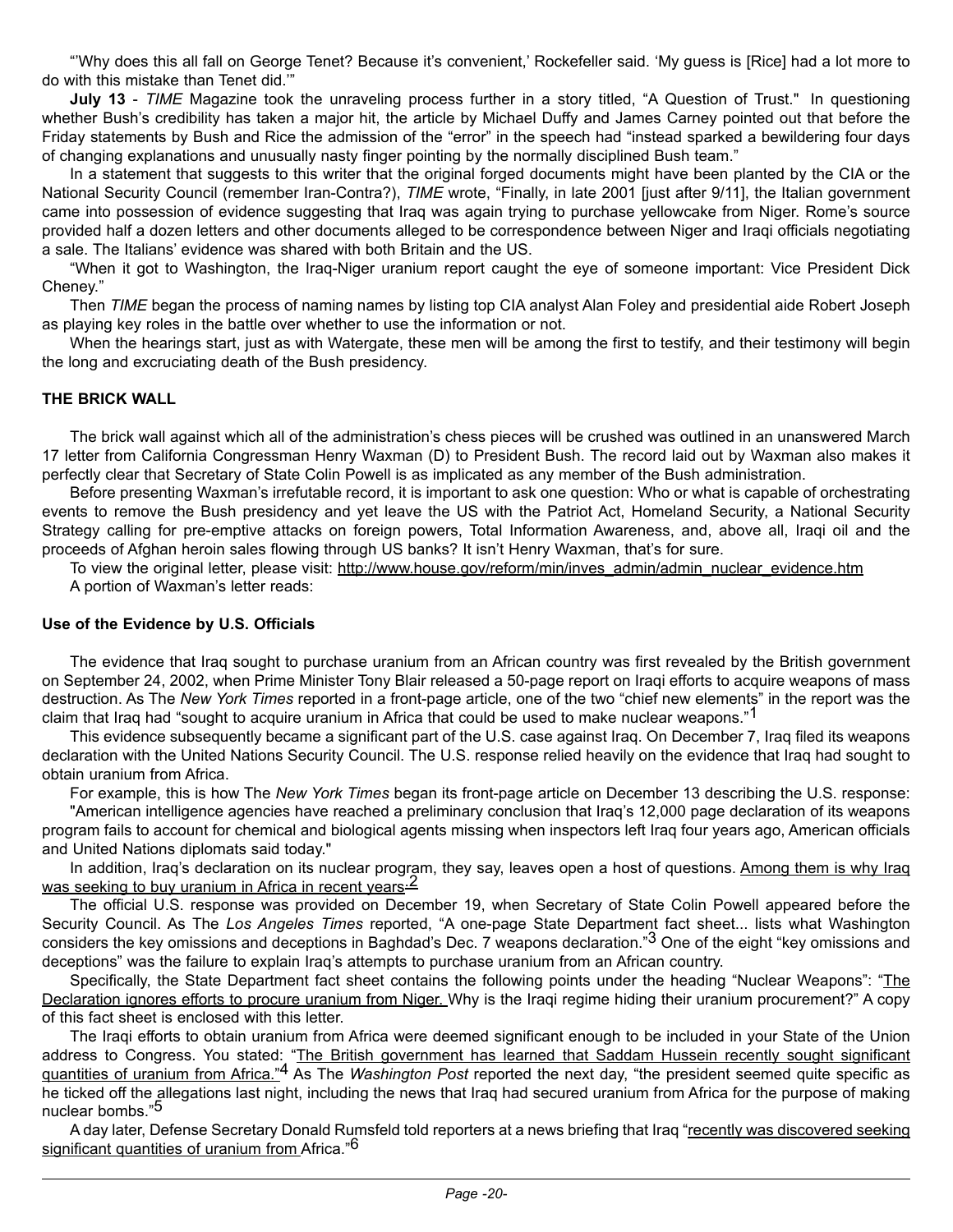#### **Knowledge of the Unreliability of the Evidence**

The world first learned that the evidence linking Iraq to attempts to purchase uranium from Africa was forged from the Director General of the International Atomic Energy Agency (IAEA), Mohamed El Baradei. On March 7, Director El Baradei reported to the U.N. Security Council:

Based on thorough analysis, the IAEA has concluded, with the concurrence of outside experts, that these documentswhich formed the basis for reports of recent uranium transactions between Iraq and Niger-are in fact not authentic. We have therefore concluded that these specific allegations are unfounded.<sup>1</sup>

Recent accounts in the news media have provided additional details. According to The *Washington Post,* the faked evidence included "a series of letters between Iraqi agents and officials in the central African nation of Niger."<sup>8</sup> The article stated that the forgers "made relatively crude errors that eventually gave them away -including names and titles that did not match up with the individuals who held office at the time the letters were purportedly written."9 *CNN* reported:

"One of the documents purports to be a letter signed by Tandjia Mamadou, the president of Niger, talking about the uranium deal with Iraq. On it [is] a childlike signature that is clearly not his. Another, written on paper from a 1980s military government in Niger, bears the date of October 2000 and the signature of a man who by then had not been foreign minister of Niger for 14 years."<sup>10</sup>

U.S. intelligence officials had doubts about the veracity of the evidence long before Director El Baradei's report. The *Los Angeles Times* reported on March 15 that "the CIA first heard allegations that Iraq was seeking uranium from Niger in late 2001" when "the existence of the documents was reported to [the CIA] second-or third-hand." The *Los Angeles Times* quotes one CIA official as saying: "We included that in some of our reporting, although it was all caveated because we had concerns about the accuracy of that information."11 The *Washington Post* reported on March 13: "The CIA... had questions about 'whether they were accurate.' said one intelligence official, and it decided not to include them in its file on Iraq's program to procure weapons of mass destruction."12

There have been suggestions by some Administration officials that there may be other evidence besides the forged documents that shows Iraq tried to obtain uranium from an African country. For instance, CIA officials recently stated that "U.S. concerns regarding a possible uranium agreement between Niger and Iraq were not based solely on the documents which are now known to be fraudulent." The CIA provided this other information to the IAEA along with the forged documents. After reviewing this complete body of evidence, the IAEA stated: "we have found to date no evidence or plausible indication of the revival of a nuclear weapons programme in Iraq.<sup>13</sup> Ultimately, the IAEA concluded that "these specific allegations are unfounded."14

#### **Questions**

 These facts raise troubling questions. It appears that at the same time that you, Secretary Rumsfeld, and State Department officials were citing Iraq's efforts to obtain uranium from Africa as a crucial part of the case against Iraq, U.S. intelligence officials regarded this very same evidence as unreliable. If true, this is deeply disturbing: it would mean that your Administration asked the U.N. Security Council, the Congress, and the American people to rely on information that your own experts knew was not credible.

Your statement to Congress during the State of the Union, in particular, raises a host of questions. The statement is worded in a way that suggests it was carefully crafted to be both literally true and deliberately misleading at the same time. The statement itself -"The British government has learned that Saddam Hussein recently sought significant quantities of uranium from Africa" -may be technically accurate, since this appears to be the British position. But given what the CIA knew at the time, the implication you intended -that there was credible evidence that Iraq sought uranium from Africa -was simply false.

To date, the White House has avoided explaining why the Administration relied on this forged evidence in building its case against Iraq. The first Administration response, which was provided to The *Washington Post,* was "we fell for it."15 But this is no longer credible in light of the information from the CIA. Your spokesman, Ari Fleischer, was asked about this issue at a White House news briefing on March 14, but as the following transcript reveals, he claimed ignorance and avoided the question:

**Q:** Ari, as the president said in his State of the Union address, the British government has learned that Saddam Hussein recently sought significant quantities of uranium from Africa. And since then, the IAEA said that those were forged documents-

#### **Mr. Fleischer:** I'm sorry, whose statement was that?

**Q:** The President, in his State of the Union address. Since then, the IAEA has said those were forged documents. Was the administration aware of any doubts about these documents, the authenticity of the documents, from any government agency or department before it was submitted to the IAEA?

**Mr. Fleisher:** These are matters that are always reviewed with an eye toward the various information that comes in and is analyzed by a variety of different people. The President's concerns about Iraq come from multiple places, involving multiple threats that Iraq can possess, and these are matters that remain discussed. Thank you [end of briefing].<sup>18</sup>